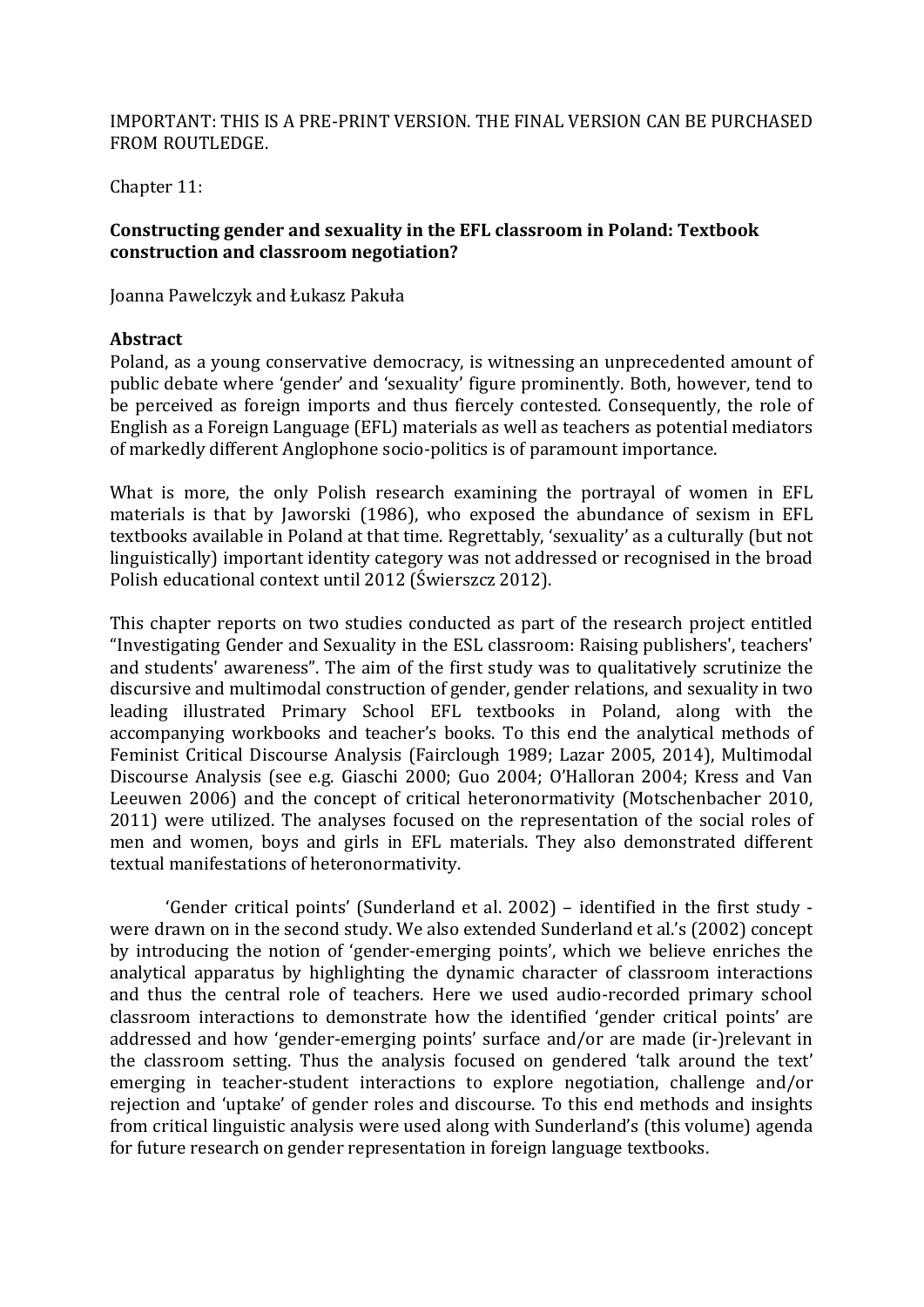Keywords: EFL, gender, sexuality, Poland, CDA, Multimodal Discourse Analysis, hidden sexuality and gender curriculum

### **Introduction: 'I only teach English'**

 

In our conversations with EFL teachers (both male and female) whom we asked to participate in the Project<sup>1</sup> we often heard comments such as 'oh, I only teach English, there is nothing related to gender in my classes'. Such a comment aptly summarizes EFL teachers' lack of awareness of the various ways in which gender primarily (but also other social categories) is (un-)consciously drawn on in the act of teaching and learning.

Learning (and teaching) of any subject is always social and it cannot be separated from explicit and implicit learning (and teaching) about society (Menard-Warwick et al. 2014)<sup>2</sup>. No language (including that produced in the foreign language learning environment) is ever produced in a social vacuum, as even the grammatical structures commonly practiced in the EFL classroom are almost always peopled with individuals who are recognizably men or women. Thus EFL teachers are in fact constantly involved in teaching about society, which to a great extent entails teaching about gender roles and may involve reinforcing, for instance, the subordinate role of girls and women and the dominant role of boys and men (Freeman and McElhinny 1996: 261). Menard-Warwick et al. (2014) regard classroom interaction, literacy (teaching and learning organized around textbooks, worksheets, etc.) as well as language learning (encompassing both interaction and literacy as learners navigate how to engage with other speakers and with texts) as the most salient topics in research literature on language and gender in educational contexts. Textbooks – as Menard-Warwick et al. (2014: 477) claim- "are a popular site for inquiry because they are the mainstay of education and can have a great impact on students and society at large". Sunderland (2014) asserts that language textbooks are important for the study of language, gender

<sup>&</sup>lt;sup>1</sup> We are referring here to the Project that the authors have been involved in at the time of writing the article. The project is entitled "Investigating Gender and Sexuality in the ESL classroom: Raising publishers', teachers' and students' awareness" and funded by the British Council within the English Language Teaching Research Partnerships scheme.

<sup>&</sup>lt;sup>2</sup> Martinez-Roldán (2005) for instance shows how by participating in a literature discussion group, students explored their understanding of gender: "They thoroughly questioned the gendered worlds around them and in books. This study shows how literacy learning and gender development may go hand in hand" (Menard-Warwick et al. 2014: 480).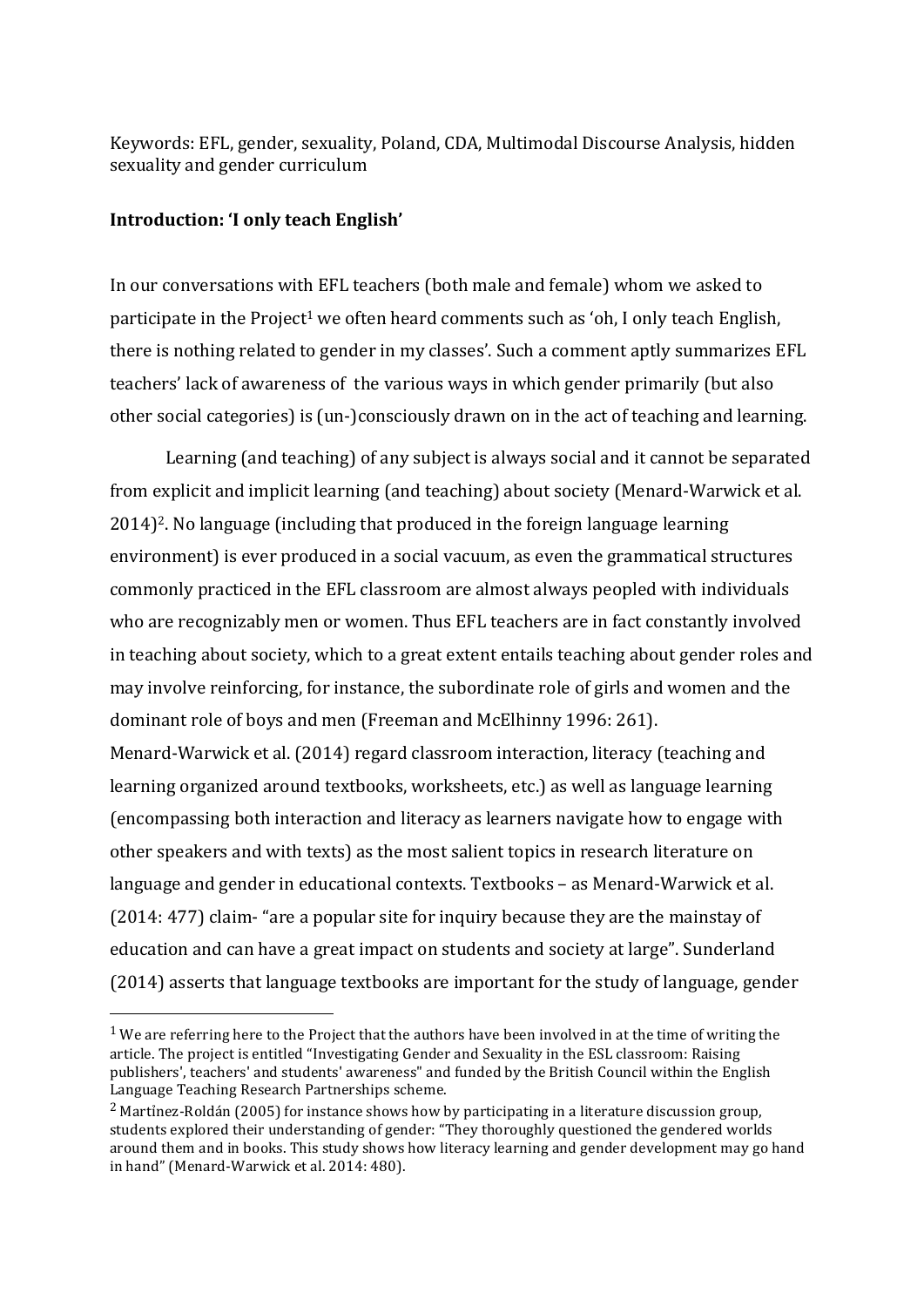and language education as they constitute textual forms of (gender) representations as well as an 'epistemological site' for gender and language study. EFL textbooks seem the most prototypical as well as the most researched of language learning materials (Sunderland 1994: 55).

### Gender and sexuality in textbooks: Overview of the findings and current research

Most of the research into the foreign language textbooks with regard to gender representations carried out in the 1970s and 1980s was content or linguistic oriented with some aspects of visual analysis and focused on the text-as-product (Sunderland et al. 2002: 225). In this sense textbook content was treated as non-negotiable and the fact that learners may have (potentially different) responses to the textbooks' content was hardly considered. As Sunderland et al. (2002: 223) describe, the findings relating to the (earlier) portrayals of women and girls in English language textbooks can be aptly described with such terms as 'Exclusion', 'Subordination', 'Distortion' and 'Degradation' (for specific research findings see Talansky 1986; Porecca 1984; Schmitz 1975; Pascoe 1989). Textbooks were thus at that time conceived of as very powerful resources with the potential to convey non-negotiable portrayals of men and women.

Sunderland (2014) points to more recent studies' greater gender awareness, the publishers' 'Guidelines for inclusive language' as well as more studies of EFL books used outside Anglophone countries. Menard-Warwick et al. (2014), for example, state that content analyses have appeared more recently in some other national contexts, e.g., Brazil (Oliveira 2008) or Iran (Ghorbani 2009). Furthermore, Jones and colleagues (1997), who examined three EFL textbooks (*Headway Intermediate, Hotline Intermediate* and *Look Ahead 2*) to analyze specifically the language of dialogues, found an encouraging level of gender fairness, achieved through the creation of gender balance in social and occupational roles. Yet as Sunderland observes, except for corpus studies (e.g., Mukundan and Nimehchisalem 2008; Yuen et al. 2008) there has been little change in research methodology. Furthermore, female 'invisibility' can still be (occasionally) found (e.g. Lee and Collins 2009; Barton and Sakwa 2012) but there are also some exceptions, e.g., Pihlaja (2008) or Healy (2009). Finally, there seem to be more equal numbers of female and male characters (Sunderland 2014).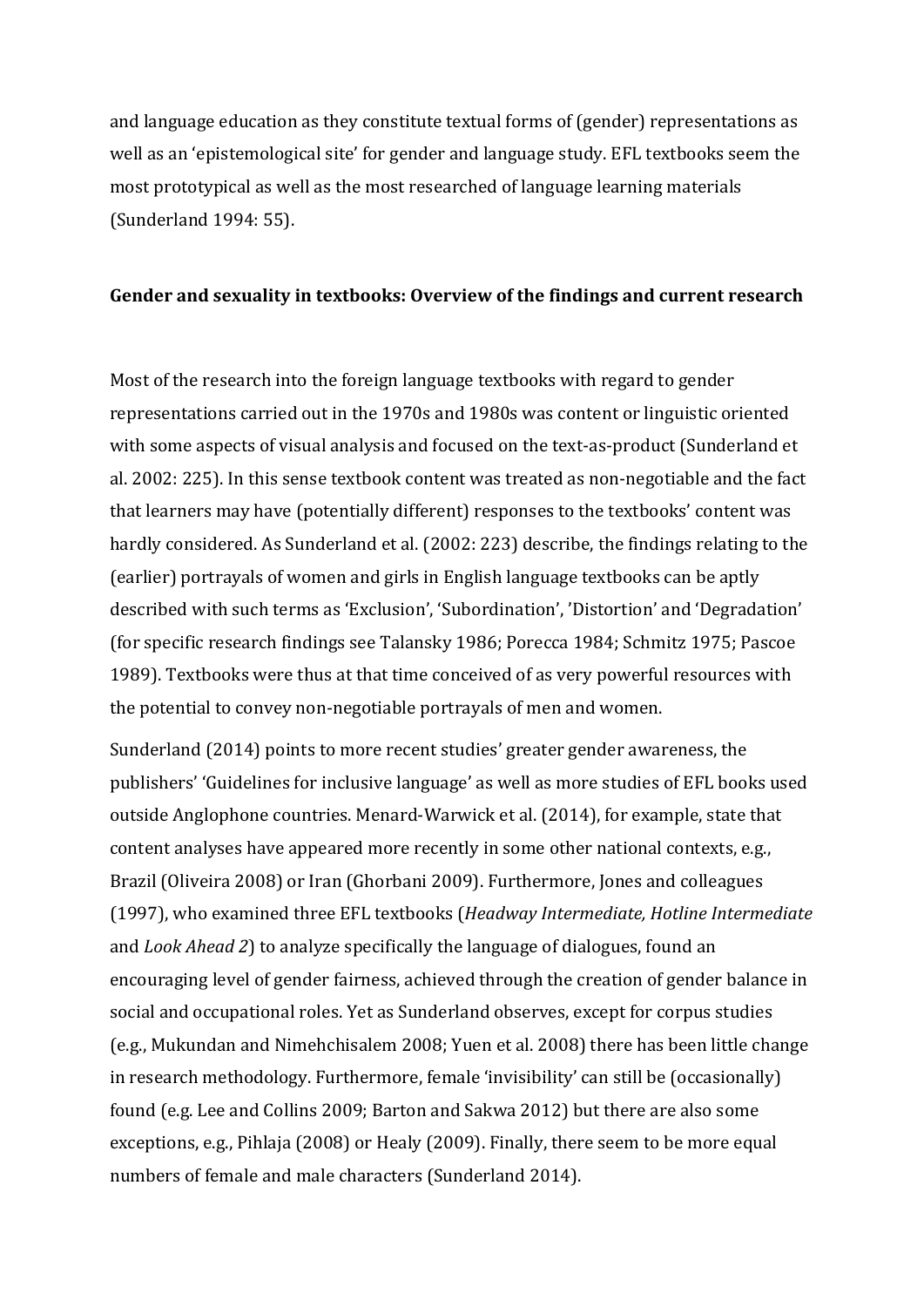All in all, as Sunderland (2014) asserts, the studies into gender representation in foreign language textbooks need to be more nuanced, e.g., the question of textbook sub-genres or 'frequencies' in terms of types (e.g., Mary Wilson) and tokens, i.e., references to the character (e.g., how many occurrences of Mary Wilson) should be taken on board. They also should address the issue of multimodality as well sexuality or at least heteronormativity (Sunderland 2014). This is particularly important as patriarchy and sexism are assuming newer, and sometimes not so clearly recognizable forms (Lazar 2014: 195) and the educational context (including EFL) is one of the sites where their 'indirect but no less grievous forms' (Mills 2008) should be identified. Similarly, Menard-Warwick et al. (2014: 486) call for renewed attention to gender inequities in educational research cautioning against the assumption that male dominance is a thing of the past. Commenting on the consequences of the exposure of children to the sexist portrayals in the ESL textbooks, Porecca (1984: 723) states the following:

however serious the consequences of such textbook bias may be for college ESL students, they must be infinitely more so for younger ESL learners, whose limited experience gives them little basis for questioning what they read and who generally tend to trust the printed word more than adults do ... children exposed to such sex biases can very quickly and easily integrate them into their own value systems.

In this chapter, we will be analysing the two EFL textbooks addressed to very young EFL learners in Poland. Porecca's hypothesis (see above) has been corroborated by DePalma and Atkinson's (2010) whose observations indicate that homophobic and transphobic attitudes are uncritically internalised by children at a very early age. They also notice that reproduction of most narrow and stereotypical images with regard to sexuality and gender has been corroborated by a number of prior studies (e.g. Blaise 2005; Renold 2005). This might be due to little reflexivity and critical thinking skills but also *hidden sexual and gender curricula* (Miceli 2006) present in all courses - something that can be found in our data as well.

If we accept that discourse is always concurrently socially representational *and* socially constitutive (Fairclough 2001), the gender portrayals found in the early analyses can be seen to have the potential to legitimate the relative 'Exclusion' and 'Subordination' of female characters and 'Distortion' of gender relations in general – depending, inter alia,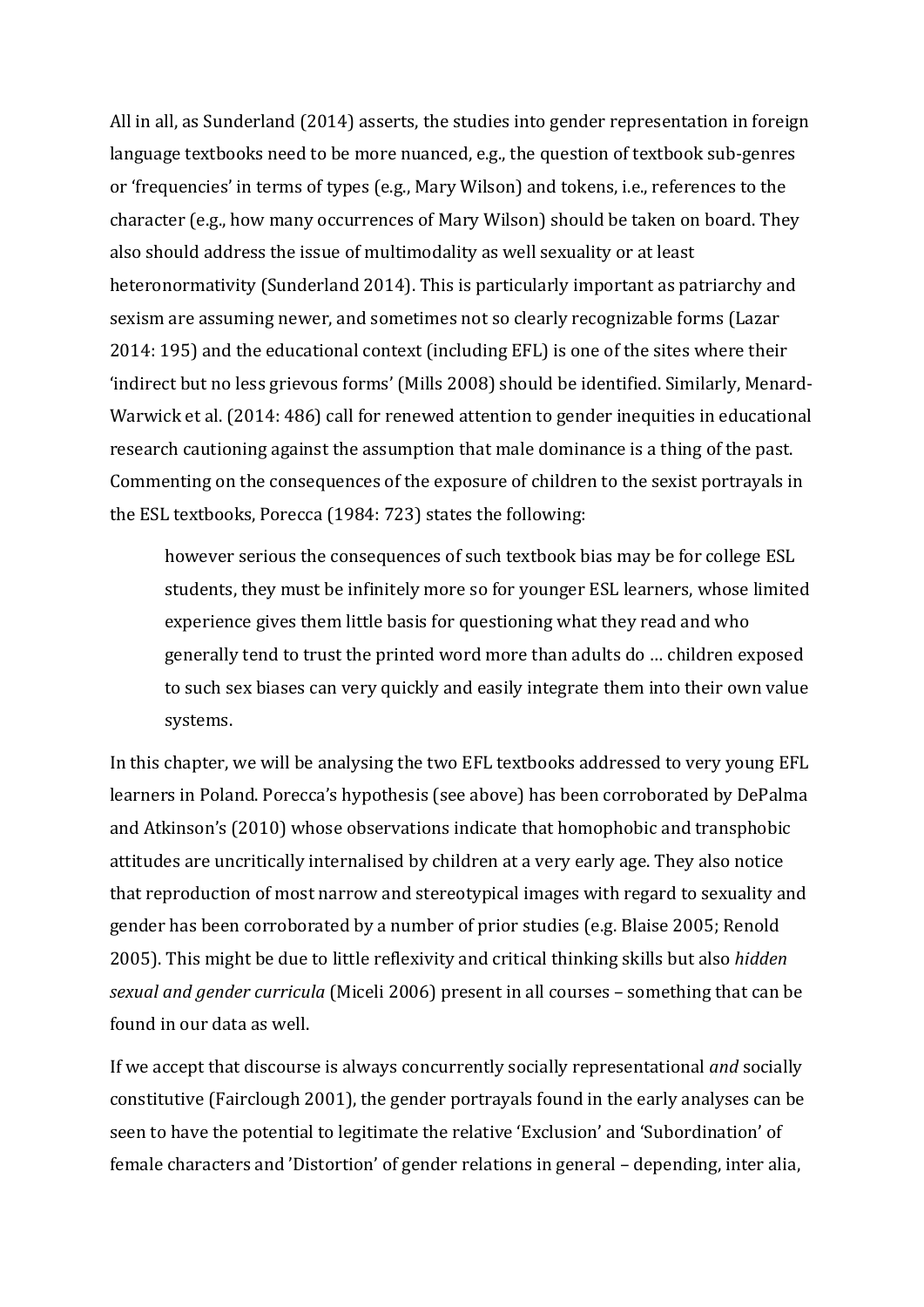on how they are used and talked about in class. Indeed although critical evaluation of gender representation in language textbooks is vital (see Porecca's 1984 quotation above concerning the consequences of young EFL learners' exposure to gender bias in language textbooks), Sunderland (2000: 154) concludes that "looking at the text alone may be a fruitless endeavor". Thus what needs closer investigation is how teachers deal with 'gendered texts', e.g., what is *done with* those representations in class. Interaction including interaction with the text – after all is a basic tool for social life and making meaning in and out of classroom (Menard-Warwick et al. 2014: 472). Consequently, since texts can be used in various ways, it is more important to examine how teachers and students *engage* with texts (see Martinez-Roldán 2005). Sunderland et al. (2002) use the term 'talk-around-the text' (a concept from literacy studies) to explicate how the language teacher in his/her 'read aloud' role talks about gender in textbooks. Explorations of 'talk-around-the text' in terms of gender representation should focus on those textbooks in which gender is somehow evident – what Sunderland et al. (2002: 231) call a 'gender critical point':

...critical in the sense that, having reached such a point in the textbook, the teacher would then have to do something about the particular gender *representation*<sup>3</sup> (even if that something was 'playing it by the book', or ignoring it).

Gender representation extends to a myriad of portrayals of women, men, boys, girls and gender relations more widely, progressive, traditional, or both. What is of interest is how the texts are 'consumed' (Fairclough 1992) in terms of 'teacher treatment' but also in teacher-student and student-student interactions. What this chapter adds to this perspective is that teachers sometimes tend to 'gender' a text which has originally been (intended as) non-gendered thus 'gender-emerging points' appear spontaneously in the course of classroom interaction. Gender in this case tends to be used as a resource that Polish teachers draw on to facilitate some aspects of foreign language teaching (in the case of the current chapter -- grammar and lexis). This reliance on gender as facilitator points to its rigidness and binarity for femininity and masculinity are treated as bounded practices not to be transgressed.

 $3$  Italics in the original.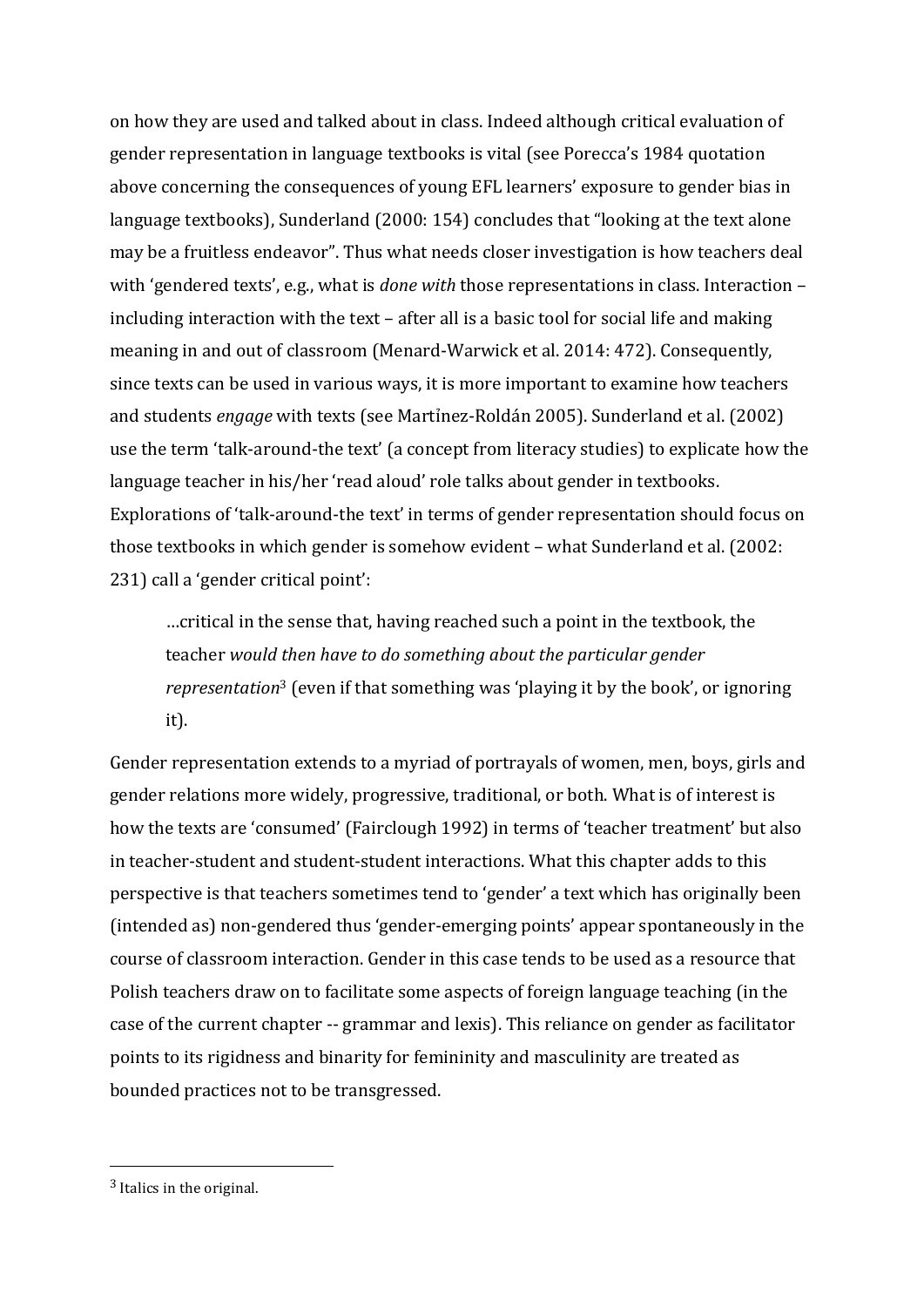# **What's sexuality got to do with it? Exploring marginalised identities in EFL education**

Should we expect same-sex affection and same-sex families with offspring<sup>4</sup> to feature in EFL textbooks? In line with Gray's (2013: 43) argument that heterosexuality is "strategically privileged" in the capitalist reality, is the observation that EFL practitioners and students are exposed to extreme cases of "monosexualising" tendencies" (Nelson 2006). Textbooks aimed at the global market include exclusively heterosexual identities, which uncontested by the teacher lead to the feeling of alienation on the part of non-heterosexual students thus "hinder[ing] their language learning process" (Gray 2013; Nelson 2007). Surely, it would be naïve to expect a radical change with respect to the range of sexualities covered in such materials (Sunderland, this volume). Thus we agree with Sunderland (this volume) that the analysis of the representation and construction of sexuality should not look at the absent nonheterosexualities, but rather should aim to challenge the degrees of heteronormativity. Heteronormativity, a less subtle form of heterosexism (see Queen 2006), is implied here as "the view that institutionalised heterosexuality constitutes the standard for legitimate and expected social and sexual relations" (Ingraham 2006: 199). With particular reference to language use, Motschenbacher, one of the proponents of critical heteronormativity research, understands it as

 $\left[\ldots\right]$  all linguistic mechanisms that lead to heterosexuality being perceived as the naturalized norm, which in turn is to be destabilised and confronted with nonheteronormative alternatives. 'Non-heteronormative' has two relevant readings, depending on which component is taken to be the focal point of the negotiation, i.e. non *hetero*normative (pertaining to sexualities except heterosexualities) or non-heteronormative (pertaining to non-normative heterosexualities). (Motschenbacher  $2010:11$ )<sup>5</sup>

 $4$  Families of choice are still a controversial issue in many countries (cf. Mizielińska and Stasińska 2013).  $<sup>5</sup>$  See also Motschenbacher (2011) for an informative discussion of Queer Linguistics and critical</sup> heteronormativity research.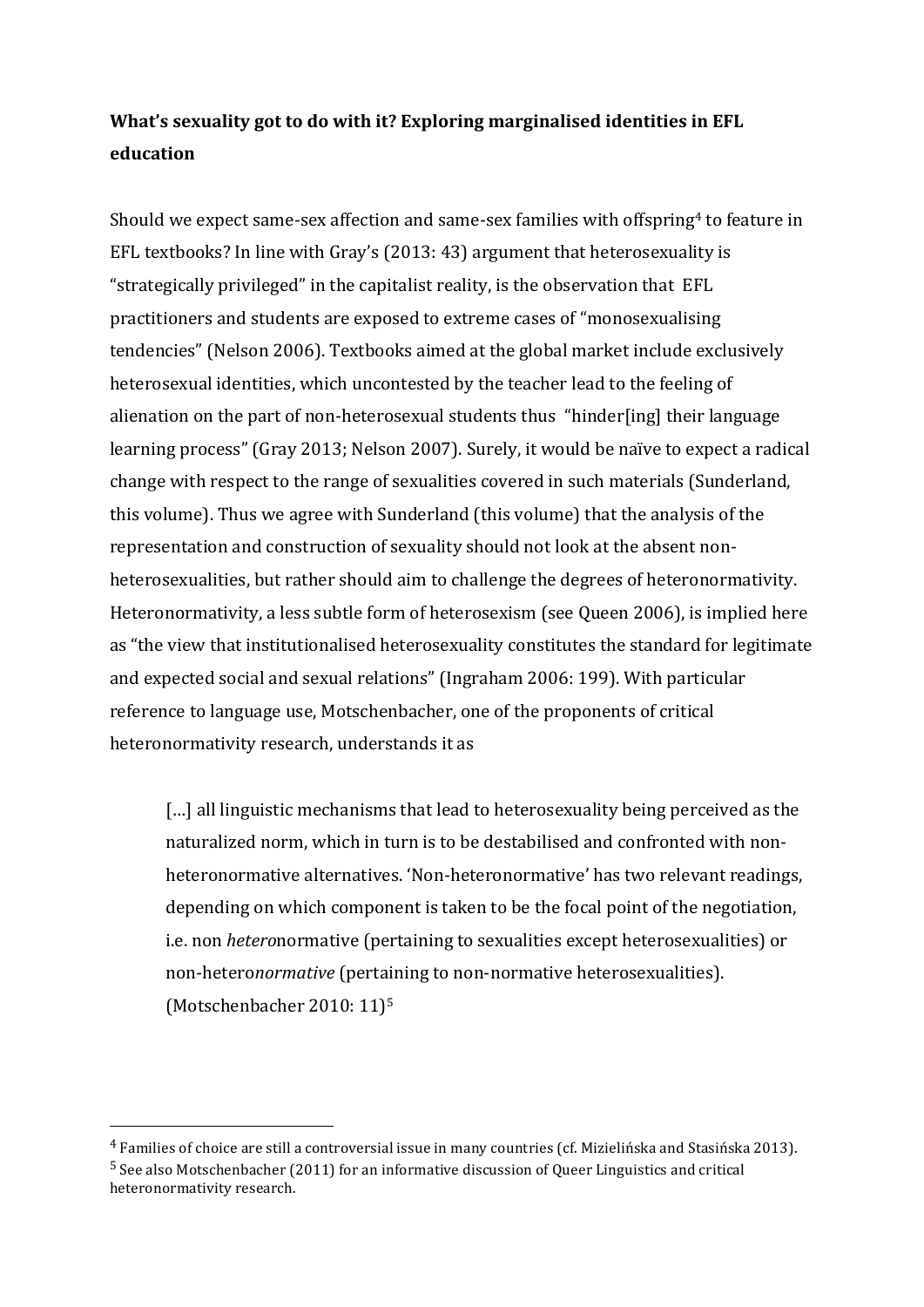This perspective has been gaining momentum for some time now with numerous studies exploring heteronormative practices within the classroom setting (e.g., Rothing 2008; Liddicoat 2009). In the realm of EFL, Nelson's work (1999, 2006, 2007, 2009, 2012) deserves serious consideration. Nelson, in her pioneering work, utilises the conceptual apparatus of Queer Theory (see Sullivan 2003) to explore the classroom discourse and opportunities for a diversity-inclusive environment; Morrish and Saunston (2007) have made similar attempts in the academia. Nelson urges us to critically reflect on our heteronormative habitual practices, which might result in uncovering new routes to language learning. This can be arrived at, among others, by using lesbian and gay themes to explore divergent cultural meanings and meaningmaking practices and challenging the heterosexual matrix (see Butler 1990). Examining the life history narratives of queer residents who are part of the same local communities as the language learners could, in turn, provide a learning experience that students could personally relate to (Nelson 2007).

This inclusion-oriented campaign in foreign language learning is of paramount importance as "students whose voices are not being acknowledged in the classroom may lose their desire to learn the language or may even engage in passive resistance to classroom practices and curriculum demands" (Pavlenko 2004: 59). Nelson's (1999, 2007) answer to this postulate is to recognise the lack of one universal sexual identity of a given student and cast a polyphonic look at students within the classroom setting. As Queer Theory (Sullivan 2003) embraces the view of a dynamic and situational construction of gender and sexual identities, the teacher is not viewed in terms of an unquestioned authority, but rather as a discussion facilitator and moderator. Stemming from that is Nelson's recommendation not to opt for gay and lesbian inclusion but rather "sexual-identity inquiry" as this better fits the role teachers are to fulfil (Nelson 2007: 70). This approach has had enthusiastic responses on part of other researchers, for example, De Vincenti et al. (2007) and O'Mochain (2006) have obtained positive results when attempting to incorporate nonheteronormative themes into their classroom practices<sup>6</sup>.

 $6$  Ripley et al.'s (2012) study cautions us against the perceptions of non-heterosexual contents of courses. Exploring the perceived versus actual ratio of gay and straight themes used in the context of the classroom, they show that even gay-friendly students viewed gay themes as more frequent than straight ones, even though the actual ration was 1:2 respectively.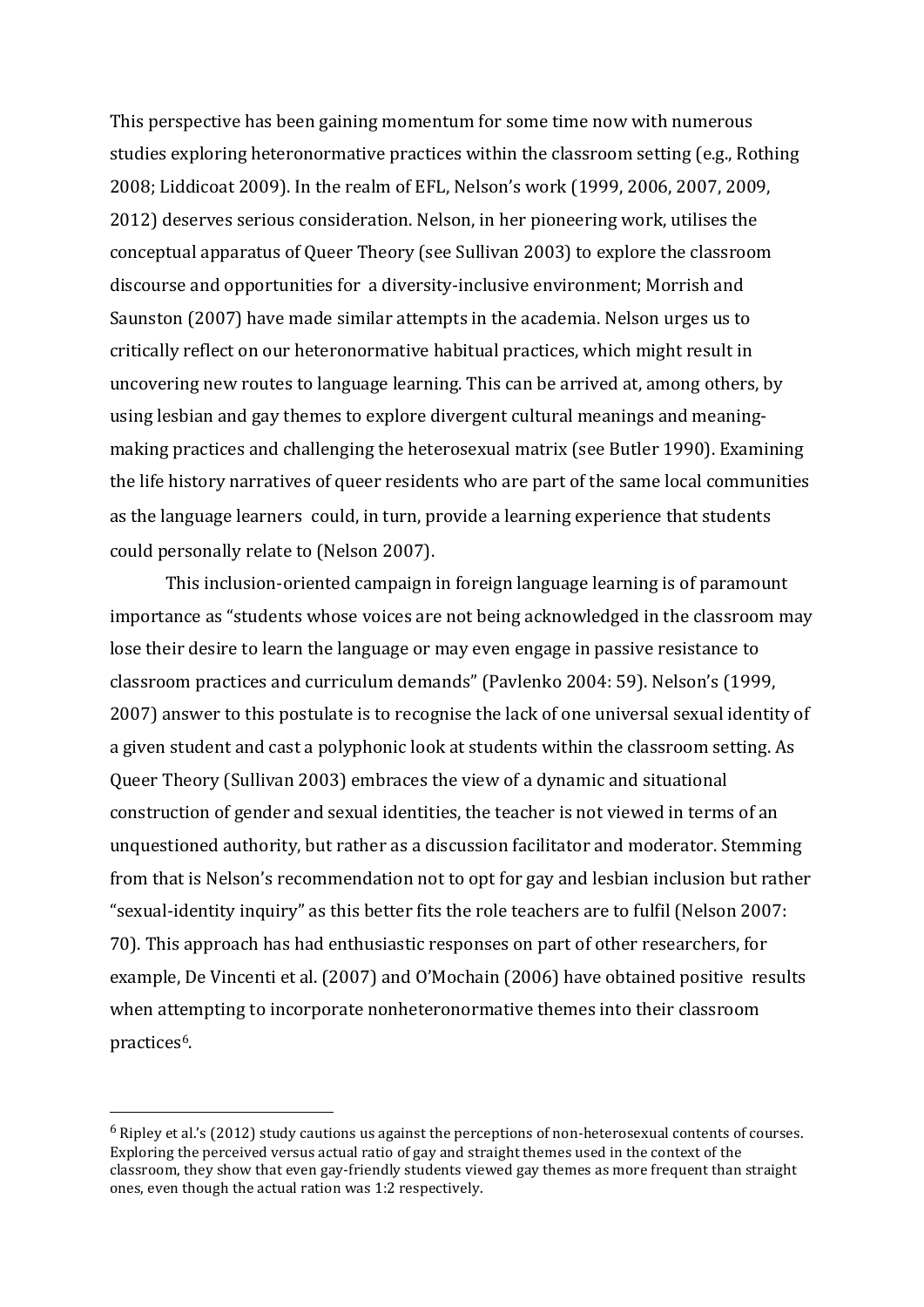The 'queer pedagogies' introduced by Cynthia Nelson could be inscribed in a more elaborate educational project, i.e. 'critical pedagogies' (Norton 2008; Monchinski 2008). Advocates of this approach to teaching (and learning) draw special attention to power structures (potentially) rendering students powerless with the aim of making them aware of these power structures, voicing and challenging them<sup>7</sup>.

# "The ideology of gender": Demonised gender and closeted sexuality

We believe that Poland as a geopolitical reality deserves special attention as it markedly differs with respect to the treatment of the concepts of 'gender' and 'sexuality' from the majority of the European countries by treating both of these terms as highly tabooed. This state-of-affairs might be traced to 'moral panics' triggered by the Polish Catholic Church along with the right-wing politicians.

Some of the most prominent Catholic Church representatives see 'gender' as their main enemy. Importantly, gender here is viewed not as an analytical tool but rather an umbrella term encapsulating a number of negatively-loaded concepts and ideas – from the perspective of the Catholic Church -- such as the sexualisation of children, introducing same-sex marriage, radical feminism, relativisation of stereotypical gender roles and finally paedophilia<sup>8</sup>. Understood as such, 'gender' has been termed by the Catholic Church as the 'ideology of gender' so as to enable any other 'immoral' item that could be added to this list. This phrase has been introduced into the public and media discourses and even successfully travelled to the academia<sup>9</sup>. This coinage has been granted the stamp of approval by a parliamentary panel, whose sole ambition is to eradicate the 'ideology of gender' from the Polish public life,. At least for the past six

 $7$  See Norton and Toohey (2004) for a more thorough treatment of this approach when applied to language learning.

 $8$  Paedophilia is very often mentioned as a result of one's homosexuality especially in the context of samesex parents' adoptions. Here, the widely discredited research by Mark Regenerus is adduced as a (quasi) argumentum ad verecundiam and thus a tool for scientific grounding and legitimisation of the discrimination of lesbian and gay people.

 $9$  Some right-wing inclined academics gave "anti-gender" talks whose controversial contents are clearly expressed in their titles: "Gender, jak sie przed tym bronić" (Gender, how to defend ourselves against it?) or "Gender - dewastacja człowieka i rodziny" (Gender – destruction of the human and family).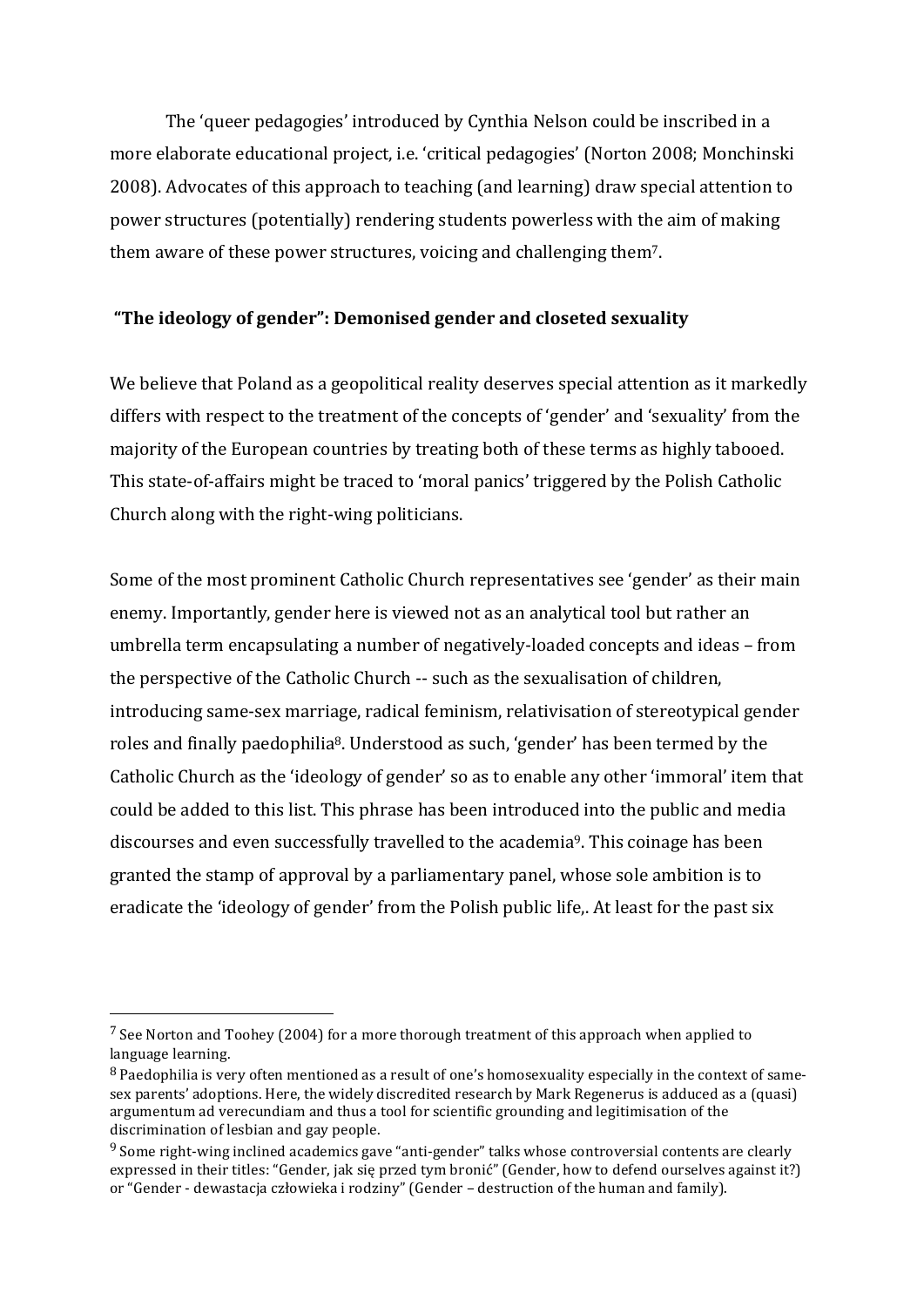months, a vast number of newspaper articles and weekly magazine supplements<sup>10</sup> warning Polish society of the disastrous effects of passively incorporating 'the ideology of gender' have been published. Not surprisingly, then, some politicians and academics have gone on to claim that this ideological concept should be deemed worse than Nazism or communism<sup>11</sup>.

Sexuality, in turn, is a concept which means many things to many people (e.g. Weeks 2010; Jackson and Scott 2010; Rogers and Rogers 2001) and thus our use of the concept needs to be addressed here<sup>12</sup>. We are committed to the broader definition of this key term acknowledging its complexity by seeing it as a sum of such components as sexual desires, sexual health, and identities. Public and institutional talk on this understanding of 'sexuality' is highly tabooed in the Polish society. Sexual education is virtually nonexistent in educational settings whilst parents seem incapable of handling sexualityrelated discussions with their children (cf. Izdebski 2012). Furthermore, in schools knowledge about human sexuality is communicated during the non-compulsory Wychowanie do życia w rodzinie (Family life education)<sup>13</sup>, a course most often taught by instructors with a conservative outlook on life<sup>14</sup> and highly influenced by Christian ideology. The outcome of this situation is easily foreseeable: research suggests that there is a huge deficit in the awareness of human sexuality in adolescents and adults (Izdebski 2012:  $720$ )<sup>15</sup>. It goes without saying that the predominance of stereotypes over factual medical, sociological, and psychological knowledge results in othering those whose sexuality does not conform to the heteronorm (e.g. Krzemiński 2008).

# **Breaking the silence: Pioneering research in the broader Polish educational context**

 $10$  With such titles as "Gender kontra rodzina" (Gender versus family) (source:

http://www.wsieci.pl/gender-kontra-rodzina-dodatek-specjalny-pnews-738.html)

 $11$  The level of absurd, some might claim, has been reached when an anti-gender online course has been launched by one of the priests campaigning against the "ideology of gender" and – another concept worthy of mention - i.e. "homoideology".

<sup>&</sup>lt;sup>12</sup> Cameron and Kulick (2003: X) pose the fundamental question "what do we mean by 'sexuality'?" to conclude that, in the field of language and sexuality, the concept in question is used synonymously with *sexual orientation*.

 $13$  All translations from Polish are ours, unless indicated otherwise.

 $14$  Obtaining qualifications to teach this subject is relatively unproblematic (Izdebski 2012).

 $15$  Poor knowledge of human sexuality and numerous stereotypical misconceptions are one of the causes of marginalising nonheterosexual Poles by still denying them the right to enter any kind of institutionalised partnerships (e.g. Mizielińska and Stasińska 2013).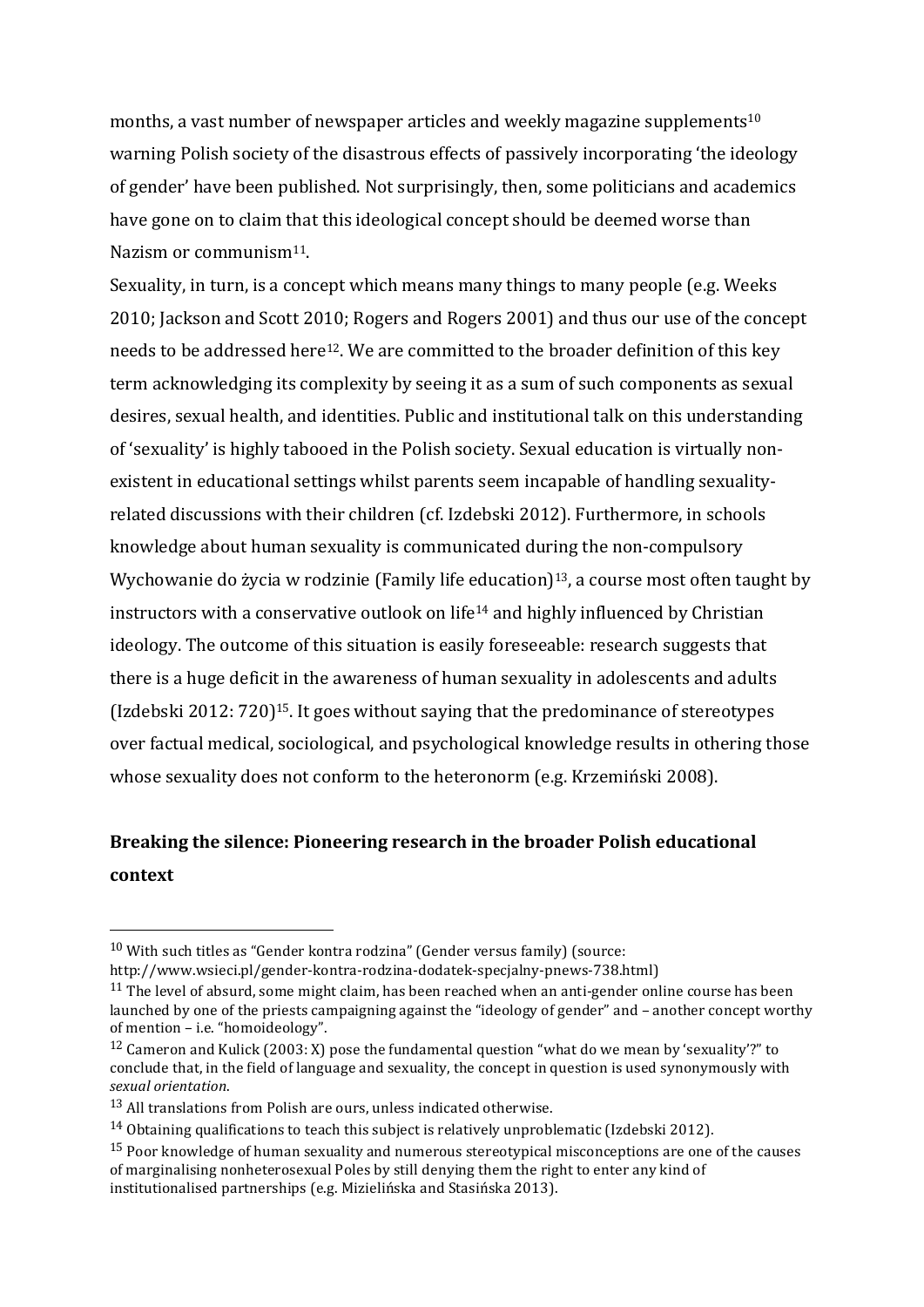While research on gender (discrimination) in education has had a long tradition now (Menard-Warwick et al. 2014; Kehily 2002; Carr and Pauwels 2006; Kopciewicz 2011), insights into sexuality are still relatively poor. This seems to be due to the fact that bringing up the subject of sexuality is likely to bring about fierce opposition in any school community (and beyond) (Meyer 2010: 58). Consequently, silencing issues regarding marginalization, stigmatization, and bullying of certain social groups has had disastrous effect on individuals' lives, suicide being the most dramatic one (Rosario et al. 2012; Agostinone-Wilson 2010; Świerszcz 2012; Horn et al. 2009; Miceli 2006).

To date, there have been only a few inquiries into the issue of equality at various levels of education in Poland<sup>16</sup>. Moreover, most of them did not explicitly focus on sexuality per se. The "School of open-mindedness report" (Żukowski 2004) foregrounds ethnic and religious minorities, but devotes only one chapter to the question of sexuality and gender in the context of Family Life Education (FLE). The report criticizes the Ministry of Education for legitimizing the Catholic Church bias in the FLE curricula which enables the textbooks to smuggle quasi-scientific data -- among others -- about the use of condoms and sexual identities which runs counter to current research. Moreover, as yet another report reveals, FLE textbooks impose one national model of masculinity and femininity which is seen to be fundamental to the values of the Polish culture (Abramowicz 2011: 229). These findings have been corroborated in comprehensive and in-depth research undertaken by a team of experts looking at biology, FLE, and civics textbooks from the perspectives of sexology, gender studies, sexual education, and clinical psychology (Kochanowski et al. 2013). The textbooks examined generally silence the issue of LGBTQ people but if they take it up, they do so in a very biased way. The most obvious flaw is treating heterosexuality as the norm but also instances of conflating homosexuality and bisexuality, pathologising homosexuality, and mentions of reparative therapy as one of the cures for homosexuality have been detected. The plethora of factual errors in textbooks coupled with the omission of

 $16$  Abroad situation seems somehow more optimistic with more projects and attention devoted to the issue (Franck 2002; Gorski and Goodman  $2011$ ; Hickman 2012; Kehily 2002; Toomey et al. 2012).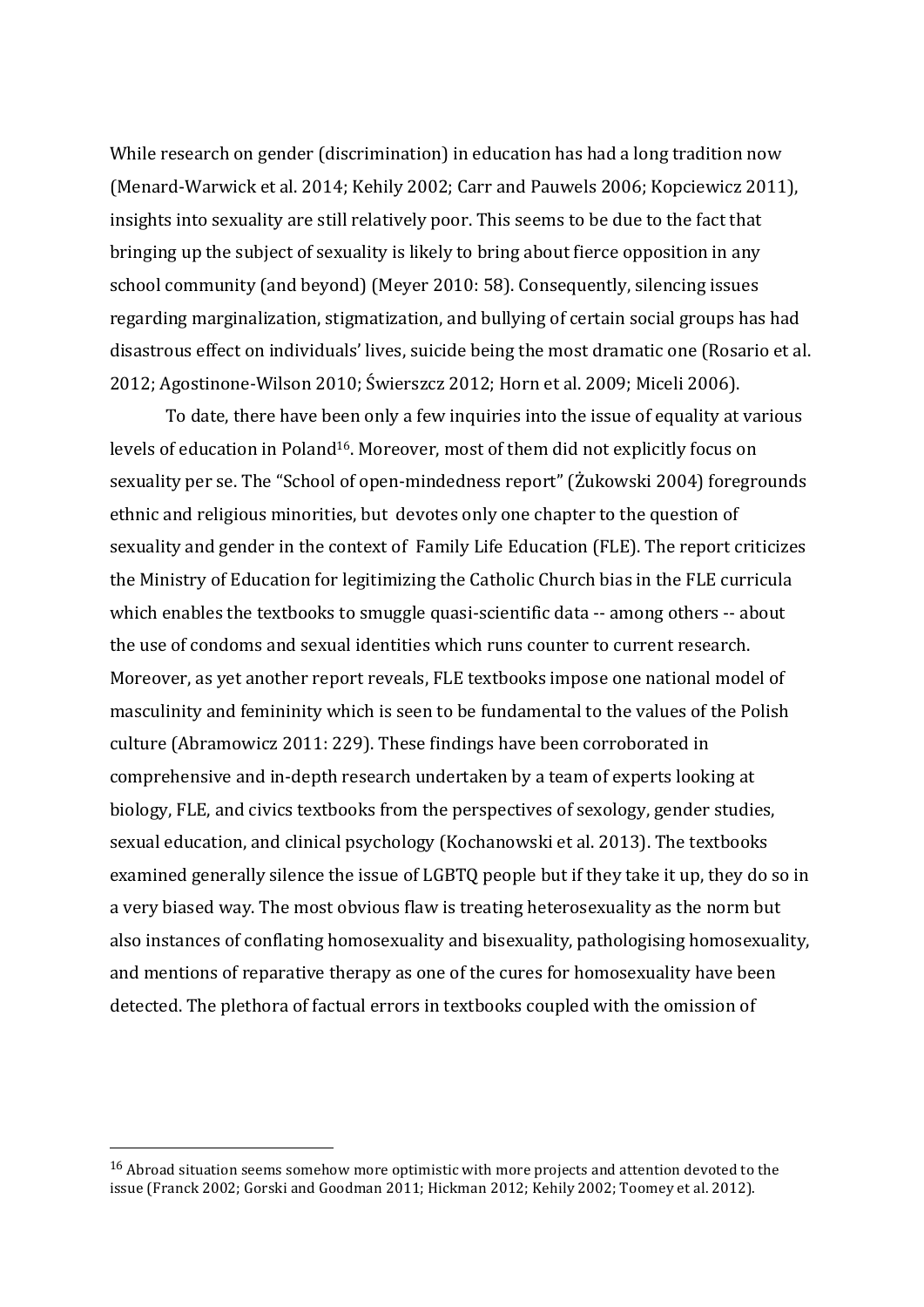discussions relating to sexuality is a serious failing that the Polish educational system needs to face<sup>17</sup> (Świerszcz 2012).

In light of the socio-political climate in Poland, scarce research on the construction of gender and sexuality comes as no surprise. Miceli (2006) reports on a similar situation in the USA, where sexual education has been present for some time now, yet many Catholic and Christian fundamentalists have sought to limit or eradicate sexual education from schools with the view to protecting their children against the "dangers" of sexuality and "reinstalling sexual morality to the culture" (Miceli 2006: 363). In the next section we narrow the perspective down to the EFL context in Poland.

### **Three decades of silencing gender from the EFL practice in Poland**

Elsewhere we looked at the EFL classroom dynamics and materials from the perspective of power distribution and imbalances (Pawelczyk et al. 2014). We highlighted the fact that all participants in the learning process are active 'vehicles of power'. In fact,

[...] language teaching and learning has often had associations with concentrations of power where [...] people have sought to learn languages to gain access to power and to resist oppression, and people have tried to teach languages so as to gain control or extend influence over others. (Crookes 2009: 595)

The realisation that power was an issue in critical EFL research has, however, not been given proper attention in the Polish context. In his analysis, Jaworski (1986) discusses two different perspectives: language of women and androcentrism in language-use. Jaworski detected three types of sexist tactics, i.e. omission of women, negative stereotyping (also of men), and negative contrast with men. Jaworski (1986) also points to the heavy use of the "generic" man/he and the rare and inconsistent use of *his or her*. An interesting observation was made with regard to the occasional English to Polish translations provided in the analysed textbooks. As it turns out, despite the fact

 $17$  Cultivated homophobia results in 'recursive marginalisation' (Bogetić 2013) whereby nonheteronormative students bully other nonheteronormative students for their gender nonconforming behaviour (Świerszcz 2012).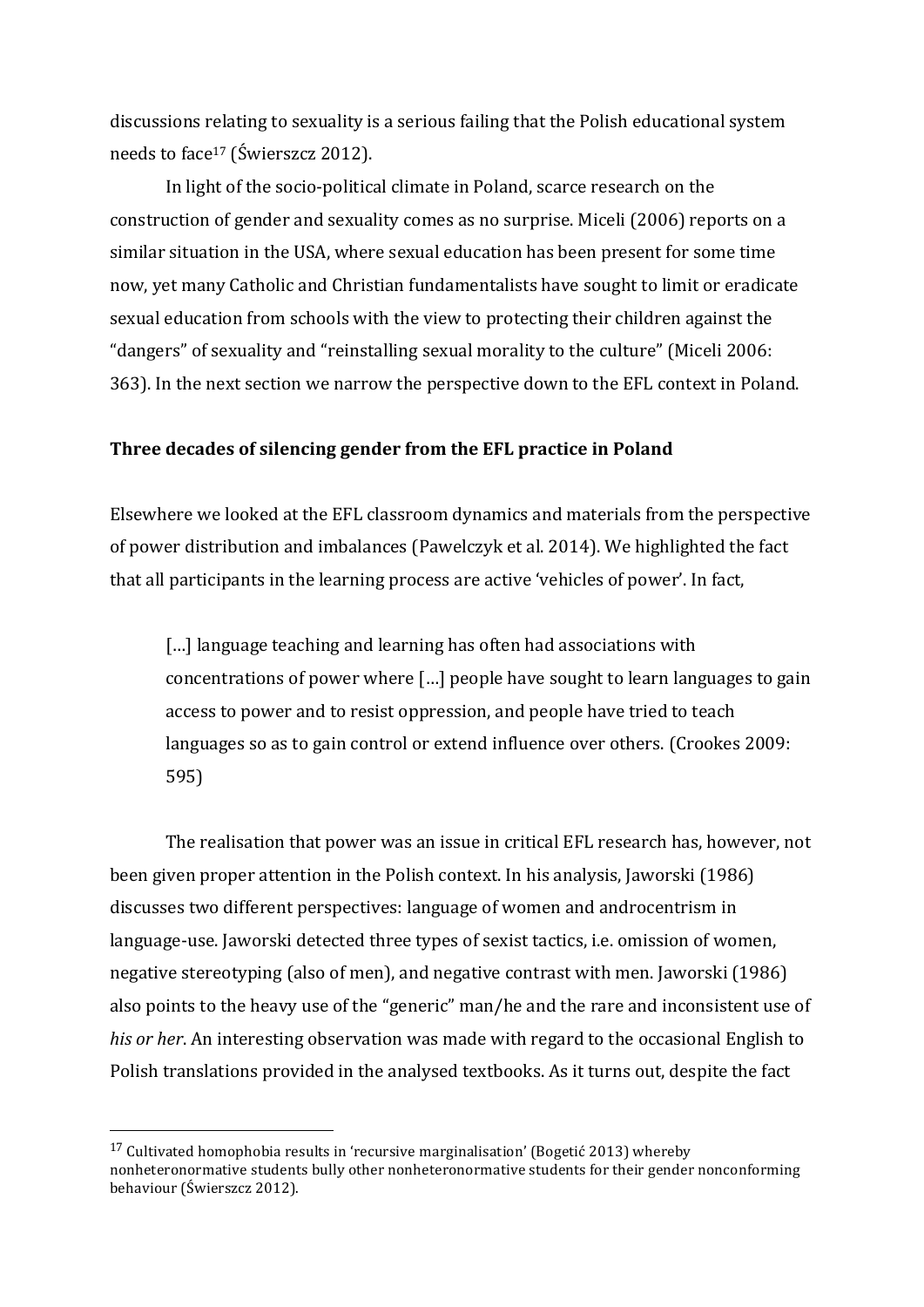that it is customary to supply Polish translations in the masculine gender<sup>18</sup>, translations of some adjectives, e.g. *conceited*, breach this tradition and receive feminine gender (P. zarozumiała). This can be seen as a tactic of gendering personality features, and attributing stereotypically negative ones to women only.

Apart from neglecting issues of power, Jaworski's study is not informed by guidelines designed by other (feminist) reviewers (e.g. Schmitz 1984). Despite these reservations, it did introduce interesting points not present in the-then literature. He is critical of classifying certain depictions as sexist and asks for detailed and objective criteria for such classifications. This is in contrast to a criticism levelled at some feminist EFL materials reviewers of cherry picking, resulting in impressionistic judgements. Furthermore, an important issue is raised: men also experience stereotyping, and this fact was given less importance in other studies. Jaworski also cautions us against unrealistic expectations of EFL textbooks by saying that they

[...] cannot be blamed for being the sole instigators of sexism in students' use of the target language. However, there is no reason why FLM [foreign language materials I should serve to reinforce and justify sexist usage of the target language by foreign students. (Jaworski 1986: 87)

Taking into account the timeframe and communist reality at the time of writing this book, we should see these words as innovative and anticipating further developments and refinement of this field of enquiry.

# **The Study**

 

In this chapter we examine two EFL textbooks commonly used in the primary schools in Poland to identify the social positionings of women (girls) and men (boys). Here we will also apply the concept of heteronormativity to reveal and better understand a specific set of family and social relations explicitly and implicitly promoted in the investigated textbooks. 

For the purpose of the analysis we selected two EFL textbooks used in Polish primary schools. The first of them, *Starland* was published by the Express Publishing.

 $18$  See more on gender in the Polish language in Kiełkiewicz-Janowiak and Pawelczyk (2014).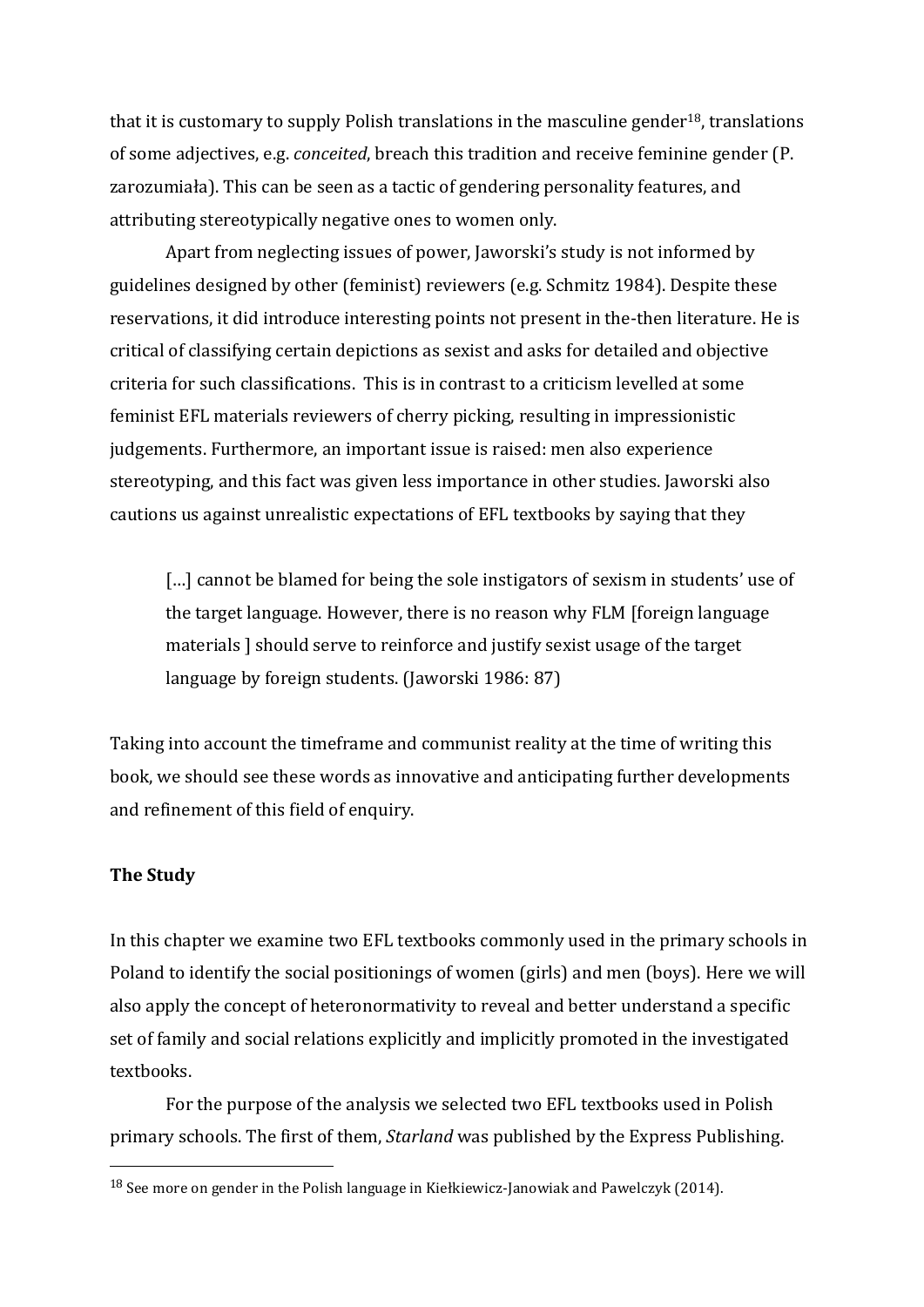We have scrutinized Part 3 of the textbook (first Polish edition 2010). *Starland* has been officially approved by the Polish Ministry of National Education on the basis of the positive recommendations of foreign language teaching experts. *Starland 3* has been partially adjusted to the local Polish context in terms of the occasional reliance on Polish and the reference to some elements of the Polish culture. Thus in the *Student's Book* we can encounter Polish names of the dialogue characters as well as reference to some Polish cities. At the end of the book there is a bilingual (English-Polish) word list. In the *Workbook*, on the other hand, Polish is the dominant language of instruction: all task instructions are given in Polish. Similarly, all the grammar rules are explained in Polish (e.g., the distinction between the use of Past Simple and Present Perfect) and there are some translation exercises as well.

The other textbook, *New English Zone 3*, was published by Oxford University Press and underwent partial adjustment to cater for the needs of Polish primary school learners. Each English instruction to an exercise is accompanied by a Polish translation. Also, all grammar explanations and various explanation and hint boxes are in Polish. In contrast with *Starland*, however, no in-depth content adaptations were made. Generally, the whole book contents could be described as Anglocentric as the reality presented is mostly British. Similarly to *Starland*, there is also an English-Polish word list.

Next, drawing on the concept of 'gender critical points' (Sunderland et al. 2002) as well as gendered 'talk around the text' we examine how gender and/or sexuality are oriented to and/or made relevant by teachers and students in the audio-recorded classroom interactions. The analysis will also point to teachers' 'gendering' of the originally non-gendered texts (gender-emerging points) and will reveal a variety of ways in which texts are consumed in a gendered manner.

### Gender and sexuality in the EFL classroom in Poland

In what follows a qualitative scrutiny of the discursive and multimodal construction of gender, gender relations, and sexuality in the two EFL primary school textbooks (readings, dialogues and grammar/vocabulary exercises) and their accompanying workbooks will be presented drawing on methods and insights of (Feminist) Critical Discourse Analysis (Fairclough 1989; Lazar 2014), Multimodal Discourse Analysis (see e.g. Giaschi 2000; Guo 2004; O'Halloran 2004; Kress and Van Leeuwen 2006) and the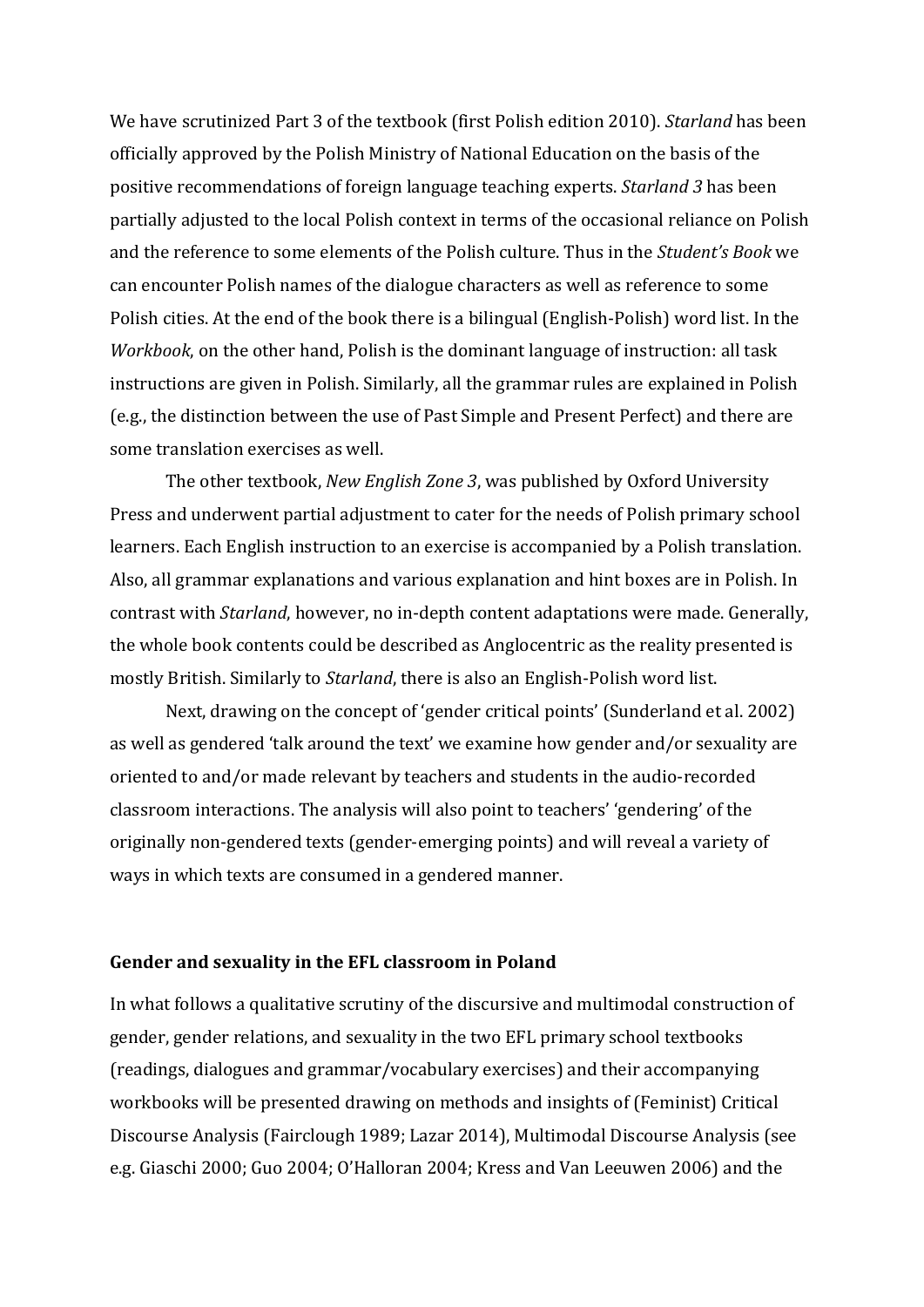concept of critical heteronormativity (Motschenbacher 2010, 2011). Additionally selected *Teacher's Books's* instructions will be analyzed to examine if teachers are instructed (or not) to draw on the category of gender in (co-)constructing theirs and their students' classroom performances.

### *Starland 3*

#### **Readings**

We found 27 readings of various length in the textbook and 14 of them feature human protagonist(s). There are main female characters in 2 of them, 8 male protagonists and in 4 of the readings there are both male and female protagonists. A qualitative examination of the readings reveals quite stereotypical and normative functioning of the male protagonists. The main male characters are agents who are typically on the go, active and involved in extreme sports. For example, there is Roy, a forest ranger who survived seven lightning strikes and Tom, a teenager who is the best diver in Britain. These texts are accompanied by visuals of active protagonists (Giaschi 2000) thus enhancing the verbal content of the text (Unsworth and Cléirigh 2011). As far as the female protagonists are concerned, the first text discusses friendship among teenage girls with a detailed description of the physical characteristics of one of the girls accompanied by two smiling girlfriends positioned close to one another and looking together at the computer screen, while the second one features Bethany Hamilton who is a surfer who survived a terrible shark attack. Bethany is presented visually (next to the text) as involved in the act of surfing. Finally, the text focusing on both male and female protagonists draws on the gendered division of labour. Thus the boy is involved in action while the girl is described in terms of her appearance. This text on 'teen tribes' features a skater boy from the UK and manba girls from Japan (i.e., girls with extreme fashion style) whose distinguishing quality is their appearance. The texts are accompanied by images of the boy who is skating and the girl colourfully dressed which enhance the verbal content of the texts. All in all the readings tend to construct a gendered world with communal girls and agentive boys with only a few exceptions of more progressive gender roles.

### **Dialogues**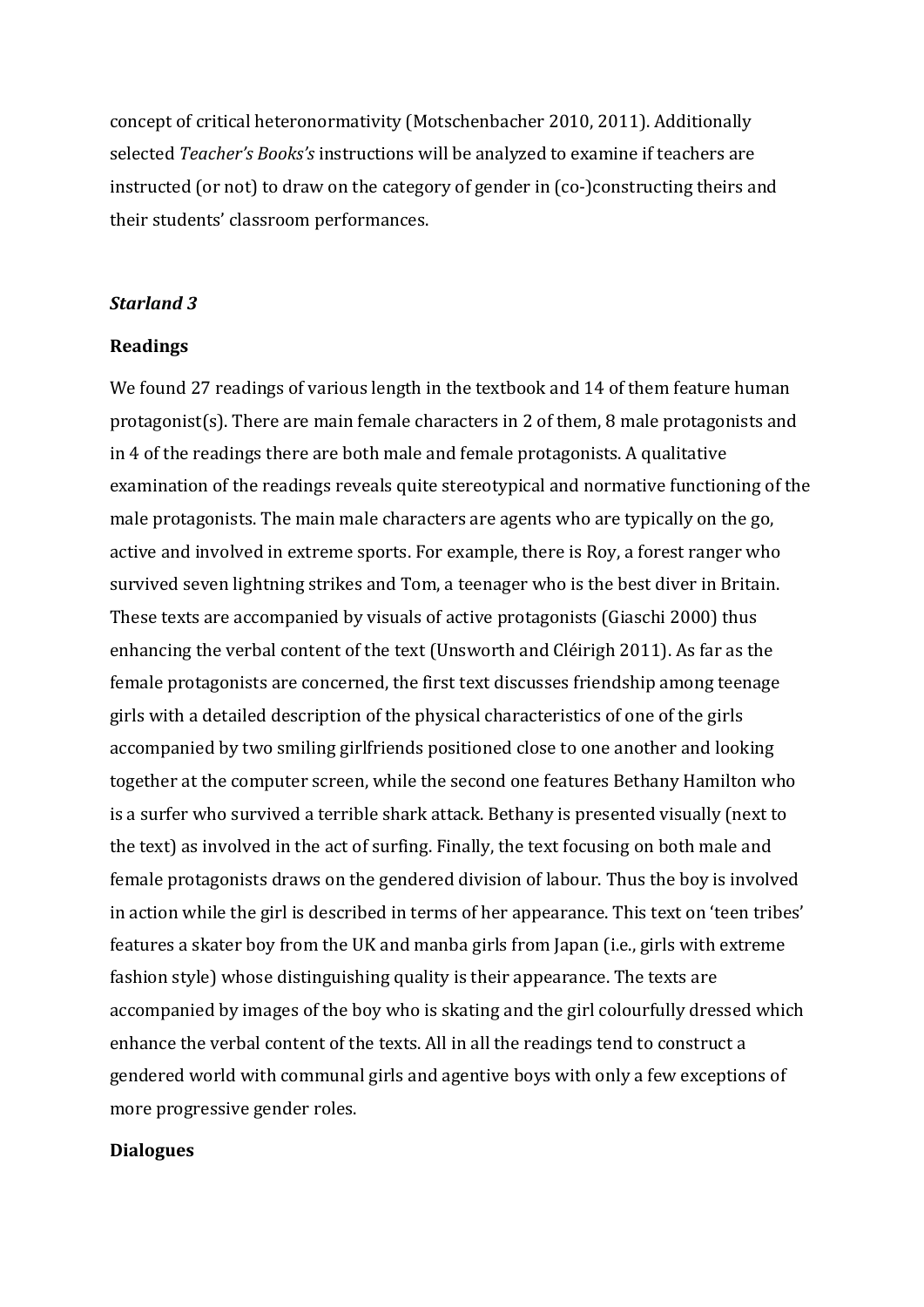We identified 8 dialogues in the textbook. 6 of them feature male and female characters, in 1 of them there are only male heroes while in 1 there are only female characters. 3 of the dialogues were initiated by males and 3 of them by females. We would like to give more attention to the three dialogues in which either gendered discourse patterns are followed or expected gendered behaviour is contested. In a dialogue featuring Sam and Mary, Sam is commenting on the female character's outfit (including complimenting) relying on authoritative discourse patterns devoid of any mitigation and hedging thus enacting domination (Lazar 2014). In the exchange comprising seven turns, Sam takes the powerful role of questioner and evaluates Mary's choice of clothes. In another dialogue, Jenny is giving John some medical advice overall following the normative assumption of women as advice-givers. Thus she overtly comments on John's unwell appearance and advises on the steps to be taken. Finally in the dialogue between Wendy and Sam, it is Wendy who is instructing Sam how to use memory stick and thus she is positioned in the role of an expert. As for the visual aspects, the dialogues either lack illustration or are accompanied by the images of the 'issues' that constitute the core problem in the dialogues, e.g., computer screen shots next to the memory stick dialogue are presented. Only in one case, two boys in snorkelling equipment accompany the dialogue between two male friends about weekend plans. Overall, the dialogues seem to move away from the dominant gender views by incorporating both male and female voices as well as by allowing the dialogue characters to draw both on symbolic femininity and symbolic masculinity<sup>19</sup> in enacting their social roles.

### **Grammar and vocabulary exercises**

Another sub-genre that we scrutinized were grammar and lexical exercises (Sunderland 2014). Close investigation of this sub-genre revealed that it constitutes one of the main sites of the gendered world in the textbooks. We identified 4 main types of exercises in which gendered content is extensively used/relied on in the process of teaching grammar and vocabulary.

#### *Pattern 1: Fill-in exercises*

 $19$  i.e., cultural and social expectations of how women and men (should) act and speak (see Pawelczyk and Graf 2011).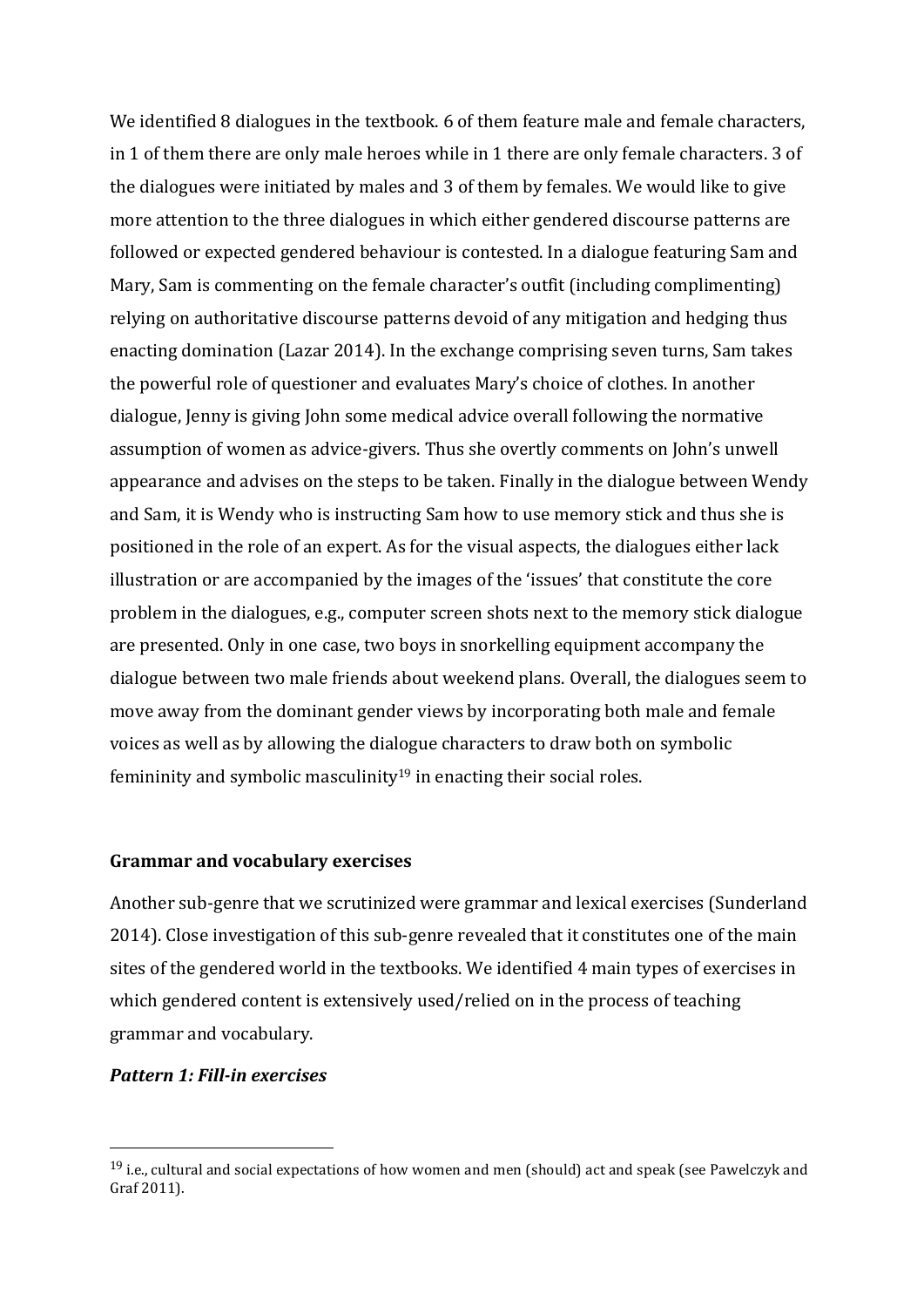This type of exercise constitutes the dominant format in the analyzed textbook. Thus the young EFL learners need to fill in the gaps in the already constructed sentence with the correct grammatical form (be it a grammatical tense, an article or an adjective form). The 'already given' constructs the world in very gendered and heteronormative terms. Thus 'dads work', 'mums make cakes', 'Steve trains to be a pilot' and 'she was cooking while he was working'. Such a gendered division can be observed both in the student's book as well as in workbook. A variation in this pattern can be observed when every example in the exercise is accompanied by an image that enhances the gendered verbal content (Giaschi 2000). For example in one of the exercises on the use of articles students learn that "Julie is a nurse. She works at ... hospital". This sentence is accompanied by a female nurse. Thus the content of the sentence is enhanced by the accompanying image (see Unsworth and Cléirigh 2011). In other words, the gendered substance of the grammatical exercise is reinforced by the images.

# *Pattern 2: Matching exercises*

We have also identified a number of exercises in which learners are asked to match a lexical item with the appropriate picture. In this type of an exercise, students are asked to match names of the professions (verbal) with job performers who are either male or female (image) or the sports discipline with a person (male, female) who is performing this sport in the provided images. Gender is very much drawn on in this type of exercise as the images portray the stereotypical (assumed) job performer. Thus for instance, the airline pilot is male while the model is female. In the case of the sport matching exercise (8 different sports) there are only men presented in the pictures in very active positions. These lexical matching exercises reinforce - and in the long run, by repeating this pattern, legitimize the view - that there are male and female domains both in professional life as well as in the choice of sports.

# **Pattern 3: Sentence writing (with a male protagonist)**

Here we are referring to a type of a grammar exercise in which learners practice a grammatical construction (e.g., Present perfect tense) by constructing sentences around the same protagonist (in a sense creating a mini narrative). This protagonist tends to be male (e.g., John) who is typically involved in a very active endeavour.

# **Pattern 4: Non-gendered verbal prompts to be used with images with a male/female** *(performer)*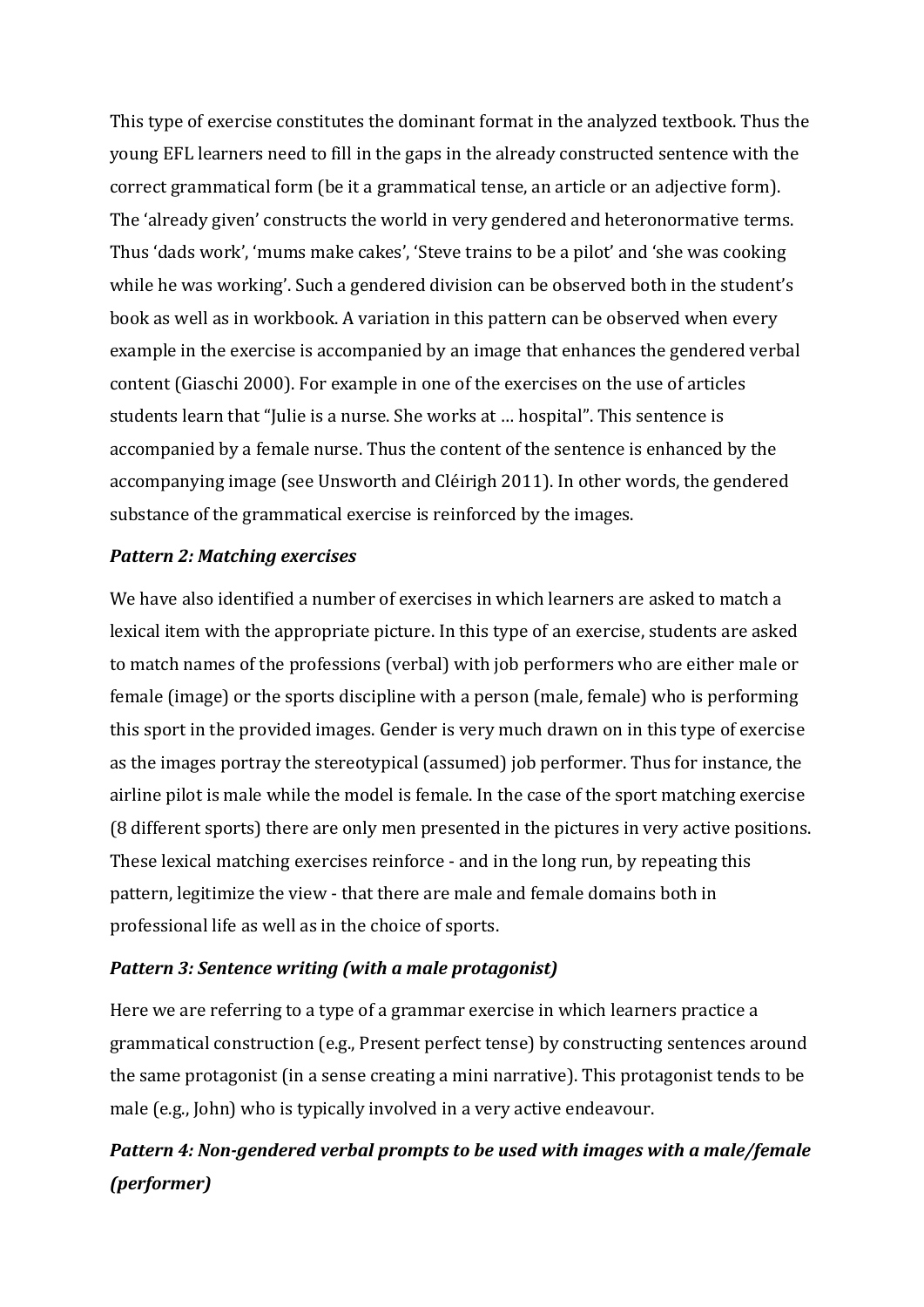There are many exercises in which students are provided with a list of activities (e.g., making a salad, playing tennis) which then need to be used as captions under images showing males or females involved in the listed activities. Thus we can see a female preparing a salad in the picture and two men playing tennis. Images used in this type of an exercise (of males or females) impose the gendered interpretation/reading on the activities. Consequently practising lexical items in this type of an exercise entails rehearsing and reinforcing gendered and heteronormative assumptions about humans.

To sum up, the grammar/lexical exercises with their predominately gendered construal of the world implicitly and progressively socialize the young EFL learners into the world in which conservative gender relations prevail.

### **Interaction with the text**

As asserted by Sunderland (e.g., Sunderland et al. 2002) and others (see Menard-Warwick et al. 2014) what should be closely investigated is the teacher's treatment of gendered texts. In other words – according to Sunderland et al.  $(2002)$  – gender-critical points need to be identified in the analyzed texts and then teacher's handling of these salient points should be detailed by the researcher during their observations of classroom interactions. There are various scenarios emerging here as teachers in their 'read aloud' roles can subscribe to the views promoted by the textbook or, on the contrary challenge them and propose new reading(s). Teachers can also actively prompt students to voice their opinions on the views projected in the textbook or, on the contrary, silence them. Teachers play a vital role in how the texts will be dealt with in classroom interactions and thus how the potential gendered content will be consumed. This *handling* has consequences for all the EFL learners but particularly for young EFL students (see Porreca 1984; DePalma and Atkinson 2010) whose still limited foreign language skills and general trust in teachers may prevent them from resisting these imposed readings.

The numerous gender-critical points in *Starland 3* discussed above were not explicitly taken up by the teacher during the classes that we observed and audio-recorded. This is to say that the teacher followed all the texts in the form they were originally designed with no additional comments/elaboration that could resist, challenge or refocus the covered texts even though there were numerous opportunities for this. For example, in the case of matching the name of the profession with the male or female the teacher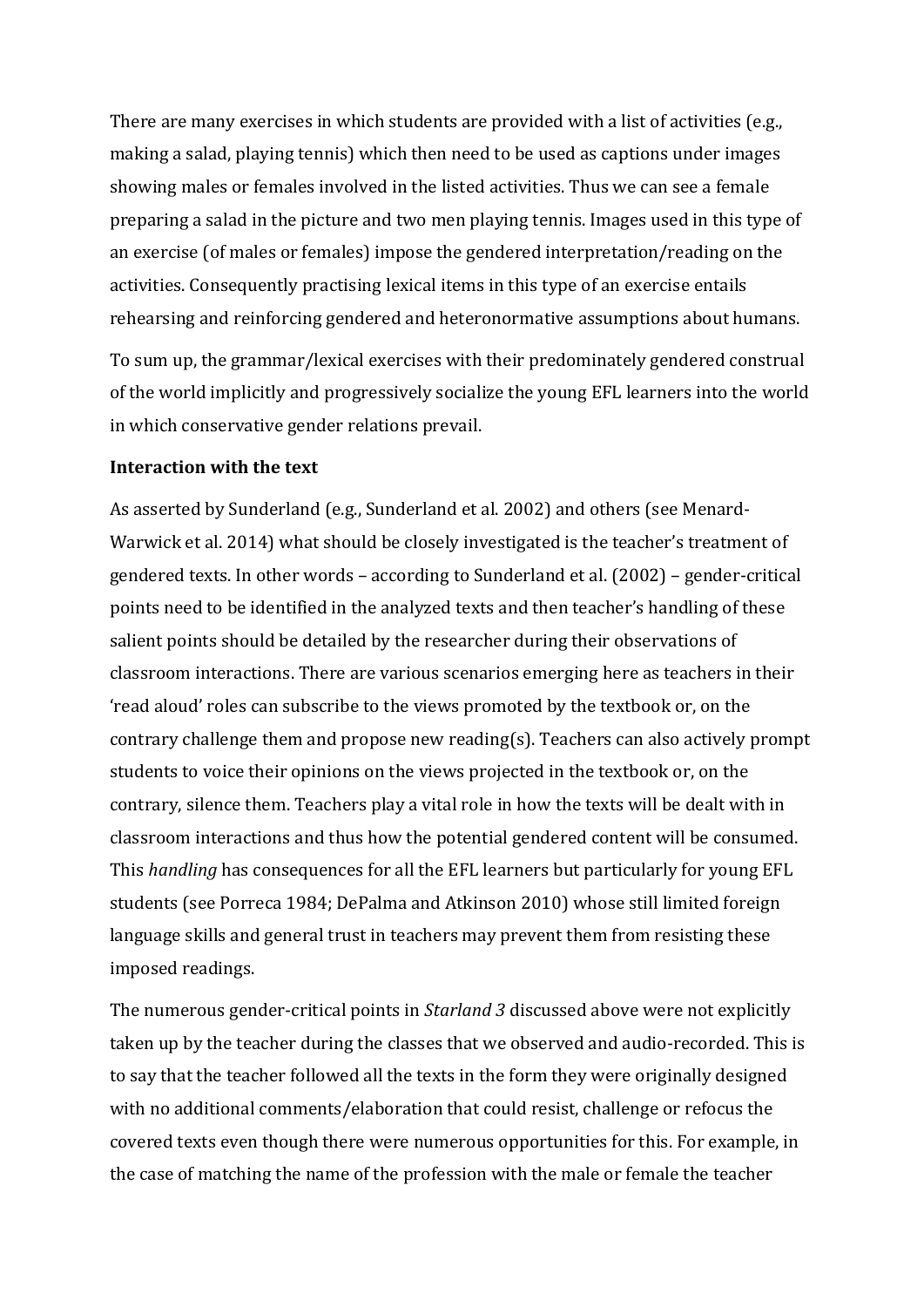could ask whether a female could be a pilot too and then, depending on the elicited answers, give examples of women who are/have been successful pilots.

What we have observed however, was rather teacher's gendering of the texts (including grammar and lexical exercises) that have originally been designed as non-gendered. We consider these as cases of 'gender-emerging points'. We would like to discuss now two examples of such gendering. During one of the classes that we recorded the students were discussing the use of conditional structures. In the textbook there is an exercise devoted to this structure in which students have to complete the sentences starting with "If I were an animal. I'd be ...; If I were a flower, I'd be...; If I were a colour, I'd be ...; If I were a food item, I'd be ... . *Starland 3* Teacher's Book advises the teacher to explain the task and allow some time for its completion and then ask students to compare their answers to find potential similarities. The teacher in our study however, refocused this exercise entirely by putting two sentences on the board with a clear instruction that one of them is to be completed by girls only (If I were a flower, I'd be...) and the other one by boys only (If I were a car, I'd be...). Thus what we observed is the teacher's drawing on the category of gender to (potentially) facilitate the process of learning conditional structures. Yet in this way she/he also further contributes to reinforcing in the young EFL learners a sense of the binary division of the world based on gender.

In another exercise children were asked to say which TV programmes they enjoy watching and were offered a list of programmes (10 items) ranging from the news to soap operas. The Teacher's Book instructs the teacher to elicit which types of programmes students enjoy by asking questions. The teacher indeed asked the questions to students yet boys and girls were asked about different programmes. The boys were asked about sports programmes, quiz shows and the news while girls about soap operas and cartoons. Then the teacher asked the students to ask one another similar questions. Interestingly the pattern set up by the teacher was followed by the students. Thus boys were asked about the news and sports while girls about sitcoms and soap operas. We could observe in this exercise again how the originally non-gendered lexical task was gendered by the teacher. Regrettably by using only some of the vocabulary items from a ten-item pool, students did not get to practice all the lexical items that the exercise aimed at. What they in fact practiced though was the activity of watching TV as a gendered practice.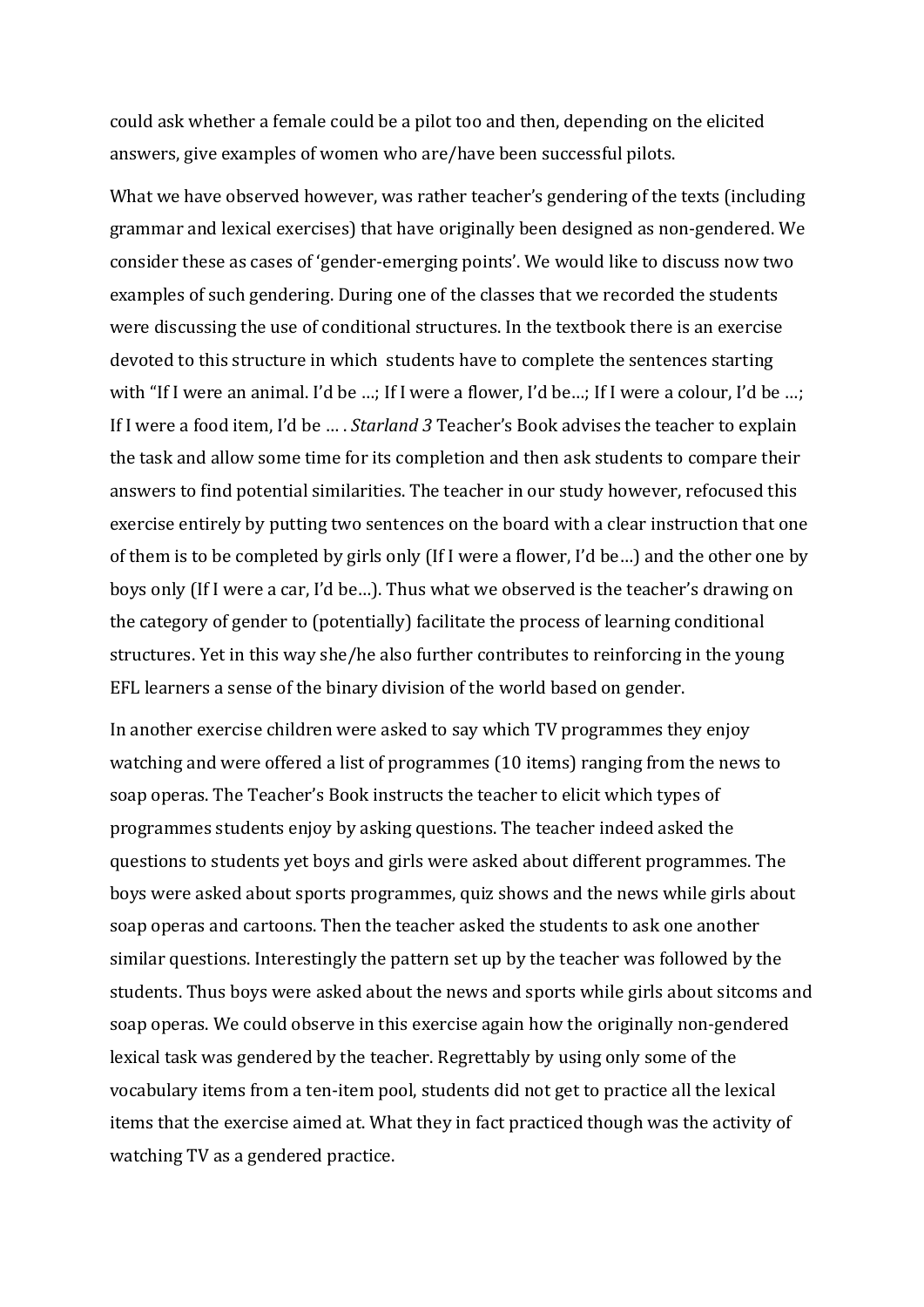#### *New English Zone 3*

#### **Readings**

The textbook contains 16 readings in two sections per each unit. One reading exercise in each unit is usually followed by comprehension and related listening exercises while the second reading is a showcase project that students are supposed to model their own projects on.

As far as the first type of readings is concerned, 3 readings deserve special attention as they exemplify a powerful tool by which certain ideologies are smuggled in to learning inconspicuously. A five-paragraph text on robots replacing humans in daily household chores constitutes a seemingly neutral and degendered content. It is only at the last sentence that this impression is dispelled, when we read: "But the food won't taste like Mum's cooking!". By this means the entire reading, which might have been an interesting starting point on the household labour division, propagates the stereotypical casting of women into the role of a family cook. Yet another example of this type is a reading from unit five where a text on Melissa relocating for a year from England to Australia. Apart from Melissa's impressions and reflections on the experience, her parent's occupations are provided: her mother is a nurse whilst her father's a university teacher. Again, a clearly visible hierarchy is constructed whereby women occupy less prestigious and powerful positions. An interesting case of two competing discourses was noticed in a reading on shopping. Here, the text presented against a pink background and accompanied by photographs of female twins and a girl during shopping, talks of Kelly, who loves shopping and Helen, who does not. While the former character is a spendthrift, the latter presents a more sensible attitude towards money by saving it.

As for the second type of readings  $-$  projects  $-$  our attention was drawn to two factors: projects' (imagined) authorship and contents of some texts. Every text is supplied with a photograph of one of the three characters-authors – Matthew, Jack or Rebecca – who tell us what kind of project they completed. A stark contrast can be noticed with respect to the numbers of females and males as the ratio is 2:6 respectively. Turning to the content of the texts, we notice recurring stereotypes again. While projects on 'Australia' or 'English across the world', are relatively neutral, those on transportation (Jack) and shopping (Rebecca) are not. An interesting project, done by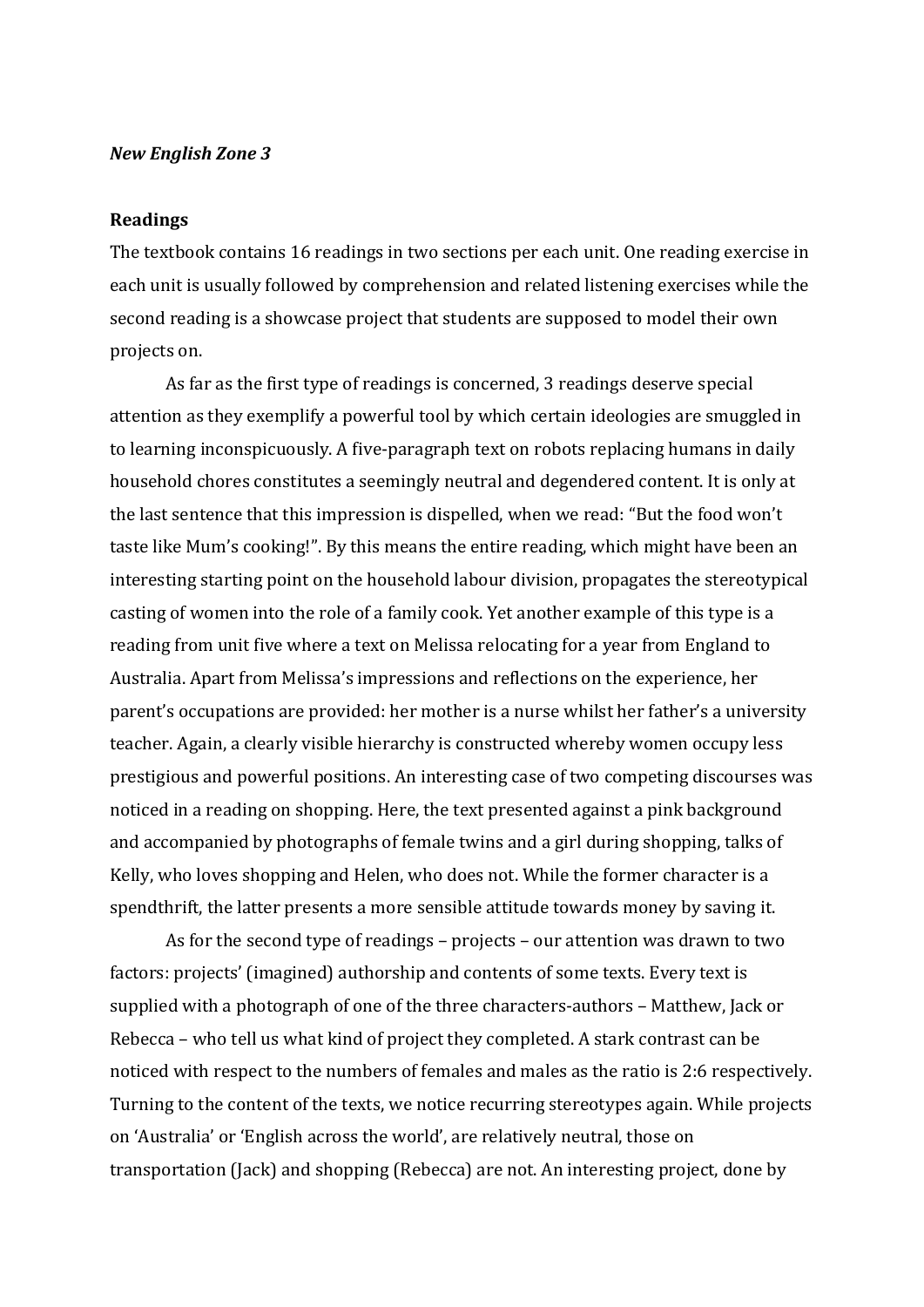Matthew, is the one on families in the UK. The text is divided into two sections. The first one deals with a realistic depiction of the types of families in the UK at present. Large families from 30 years ago are represented sentimentally, whereas the text concludes that about 30% of families are now single-parent families. We witness, however, a dramatic shift in the quality and type of the narrative in the second part: Phil's family is presented, again, with the mother fulfilling the communal role while the father is the breadwinner. Recalling Sunderland's (this volume) words that same-sex parenting should not be expected to enter EFL textbooks in the foreseeable future, it needs to be born in mind that the UK was one of the precursors of introducing same-sex partnerships and in 2014 – marriages (cf. Bachmann 2011). This leads us to conclude that the representation of stereotypical gender roles can be correlated with a high degree of heteronormativity.

#### **Dialogues**

Altogether 16 dialogues accompanied by photographs were identified, two per unit in the book. These include the same set of protagonists throughout: the Turnbull's and Mathew Turnbull's classmates, i.e. Jack and Rebecca. Matthew's character is definitely the central one, around which all the dialogues revolve. His central role is already markedly noticeable in the revision unit, which precedes all 8 units of the book, as well as by placing his image accompanied by his utterances in 8 out of 16 dialogues. Therefore, Matthew is not only foregrounded but also constructed as the active male commentator on all the developments within the home and schooling environments. As far as the male/female ratio is concerned, single-sex dialogues occur only twice: two males' (Matthew and Jack) discussion at a swimming pool and two females' (Rebecca and a shop assistant) conversation on clothes. Therefore a subtle stereotyping already takes place in these two short exchanges. All in all, 24 male and 23 female characters were singled out. Turning to a qualitative analysis, it is crucial to notice the exclusively familial role of the mother character. She cooks, asks male characters to dinner (when they play football), regulates her daughter's time spent after school, assigns household chores to her offspring, tricks them into helping her in the kitchen. These observations strongly resonate with the pervasive stereotype of a woman as carer. Other females also suffer from stereotypical construal. Female verbosity is clearly evoked when Monica attempts to explain herself for arriving home later than her mother expected: she met a friend for a drink and "forgot the time". Another common stereotype, that of a woman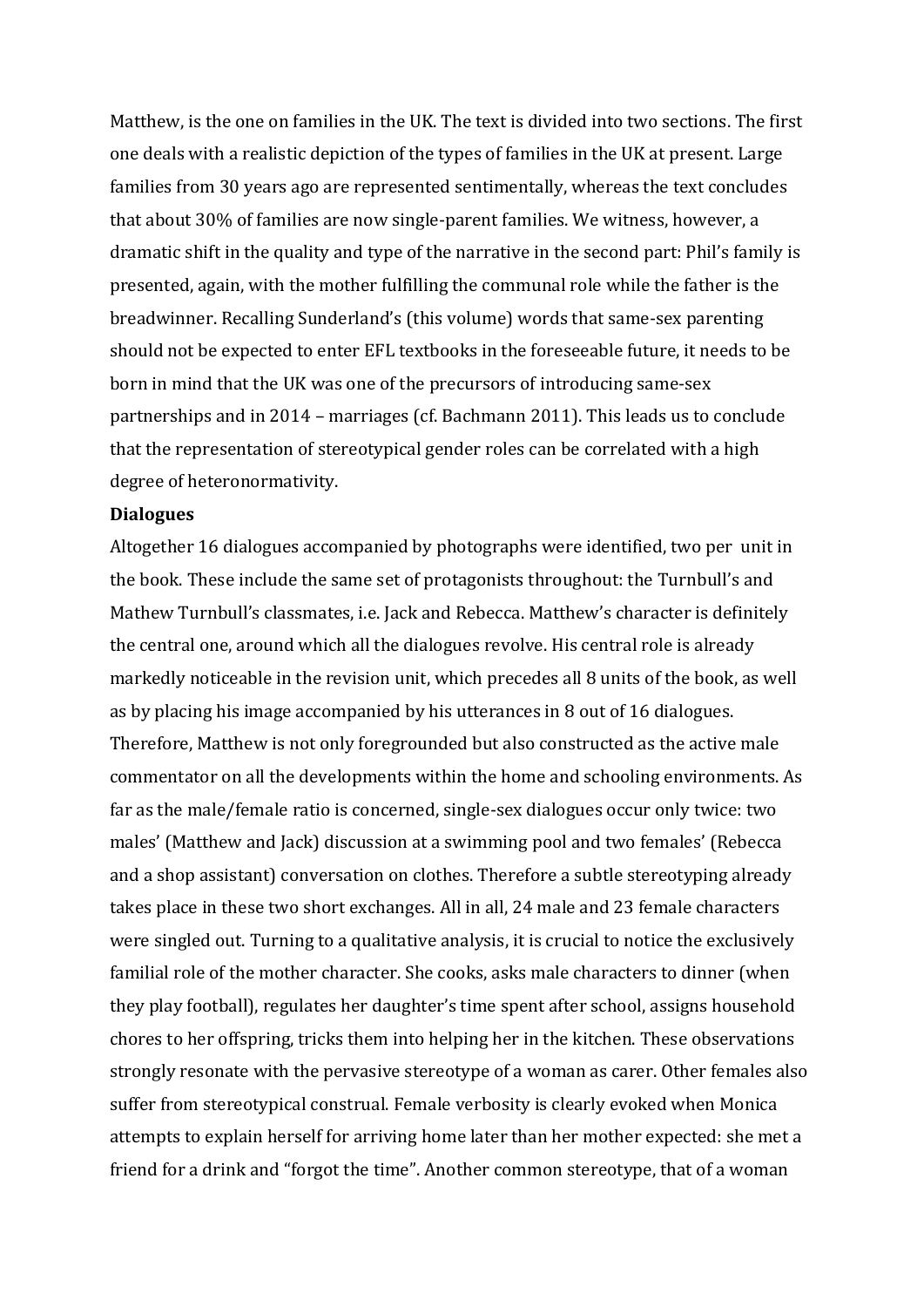lacking special orientation skills, is evoked when Matthew, Rebecca and Jack are on a London trip looking for Madame Tussaud's. To do justice to the authors of the textbook, however, it needs to be pointed out that Rebecca, who is simultaneously constructed as a moaner, after initial ridicules of her topographic suggestions, proves to be right in the end. Such conflicting representations are not common, though. Apart from moaning, female characters often feel unwell -Lucy and Rebecca who complain about that. On the other hand, male characters actively pursue sporting hobbies, show initiative and offer ironic comments on the behaviour of the females.

### **Grammar and lexical exercises**

Unlike in *Starland*, this textbook does not offer so many gendered grammar exercises. The case of the accompanying workbook is radically different though as most of the exercises seem to draw on reading and dialogues featuring characters who preserve their stereotypical gendered roles. These exercises invite students to comply with the stereotypes, at least for the sake of successfully (and correctly) completing their tasks.

### **Teacher's book (TB)**

The introduction part of the teacher's book sets forward challenging and praiseworthy aims. Among others, the 'culture zone' component of each unit (one containing the second reading as described above) is meant to "promote an understanding of cultural diversity as well as positive view of these countries"  $(p.5)$ . The dialogue part, along with the accompanying photographs, is meant to "provide insight into British life, helping students to develop their cultural awareness" (p.4). Is this corroborated in the hints that the authors of the TB provide on the following pages? Sadly, not. In fact, the perpetuation of stereotypes is exaggerated by making suggestions that students, when re-enacting dialogues, make sure that Mum is annoyed (at least two times), the children are dismayed at mother's requests, a female shop assistant needs to be polite, and Rebecca should sound tired; while Matthew is "determined to get what he wants". Our reservations pertain to other proposed activities as well. An alternative, one could say subversive, dialogue re-enactment is suggested by an exchange between Mum and Monica, who is late from school. The teacher hint reads: "[i]f you have a mixed class (boys and girls), get boys to work with boys and girls with girls. Choose a pair of boys to read a dialogue". Later on, the teacher is advised to ask a pair of boys to read the dialogue and girls to serve as the evaluators. Next, girls do the same. The teacher is faced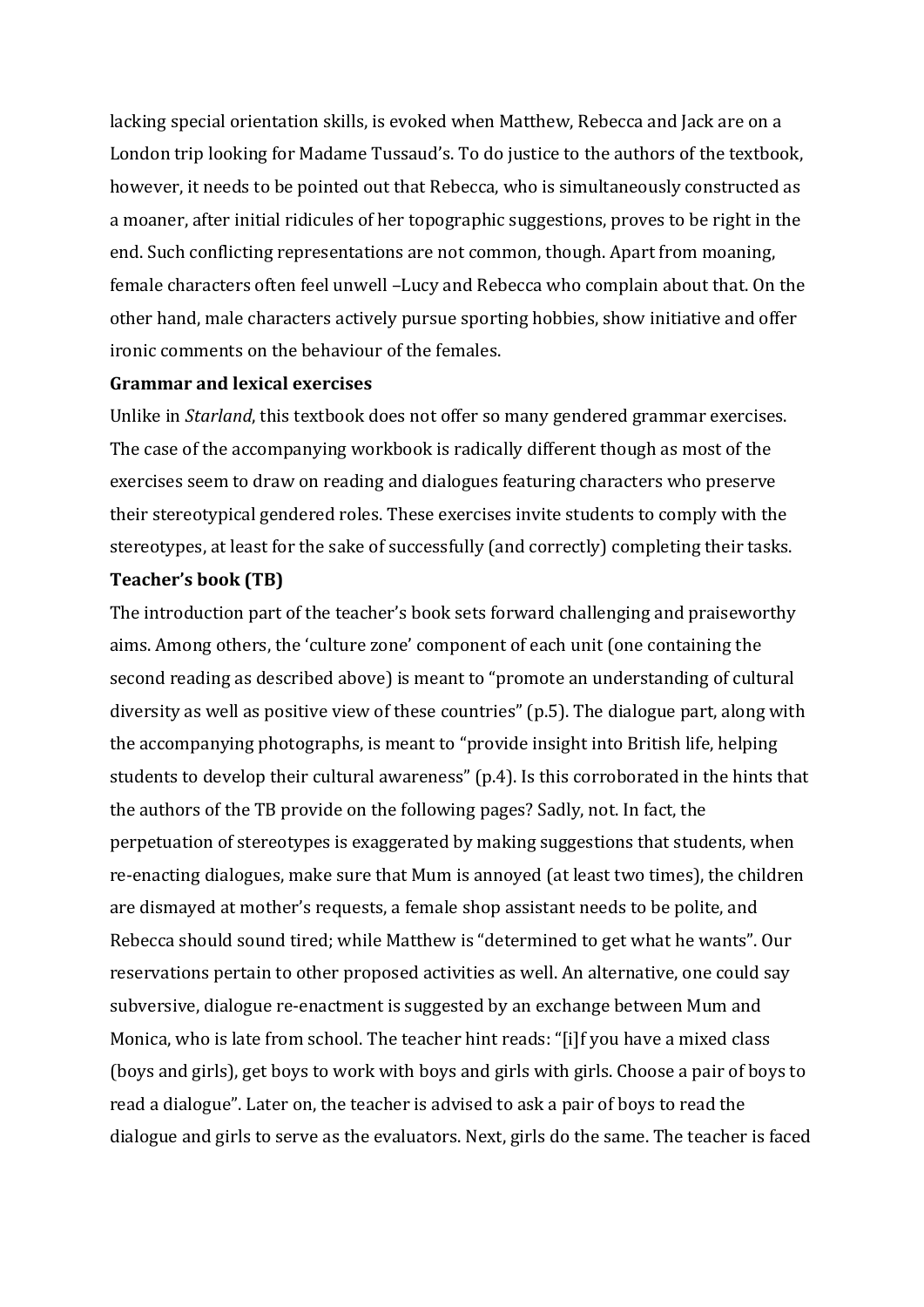with the question, which presumably should be addressed by the students themselves: "[c]an they do it better?".

In terms of sexuality, heteronormativity is prevalent. The suggestions for activities accompanying the 'Family life in the UK' project, ask students to compare the 'British' family life with Polish. A serious reservation arises when the teacher is advised to ask students to model their own family life description project on Phil's. Imposing the norm, in this case the classical heterosexual family, where gender roles are anything but progressive, is then pervasive in the textbook under examination.

# **Classroom interaction**

The following is a transcript from a question and answer session following a listening task on the division of household chores. In the recording, Ewan, states that his mother does most of the housework. Having completed the listening task, students are invited to answer the following question "who does most of the housework?".

[T=teacher and Ss= students;  $[$  ] = overlapping speech]

| Household chores - division of labour                                            |
|----------------------------------------------------------------------------------|
|                                                                                  |
| 1 T: Who does most of the housework?                                             |
| 2 Ss: Mom!                                                                       |
| 3 T: Mom, yes. What about your family?                                           |
| 4 Ss: Mom!                                                                       |
| 5 T: Mom? Mom?                                                                   |
| 6 S: Mom                                                                         |
| 7 S: Dad!                                                                        |
| 8 S: Grandma                                                                     |
| 9 T: haha, yes, of course, you've got grandma! So, grandma, yes. What about your |
| 10 family?                                                                       |
| 11 S: $\lceil$ dad                                                               |
| 12 S: Mom]                                                                       |
| 13 T: Mom? And your?                                                             |
| 14 S: Mom                                                                        |
| 15 T: of course [mom                                                             |
| $16S$ :<br>dad]                                                                  |
| 17 T: Next question number who?                                                  |
| 18 S: Dad                                                                        |
| 19 T: Dad in your family, really?                                                |
| 20 S: yhy                                                                        |
| 21 T: wow that's something different                                             |

Within this interaction a traditional division of labour within a household is clearly enforced. Most students responding with the, presumably, expected answer that the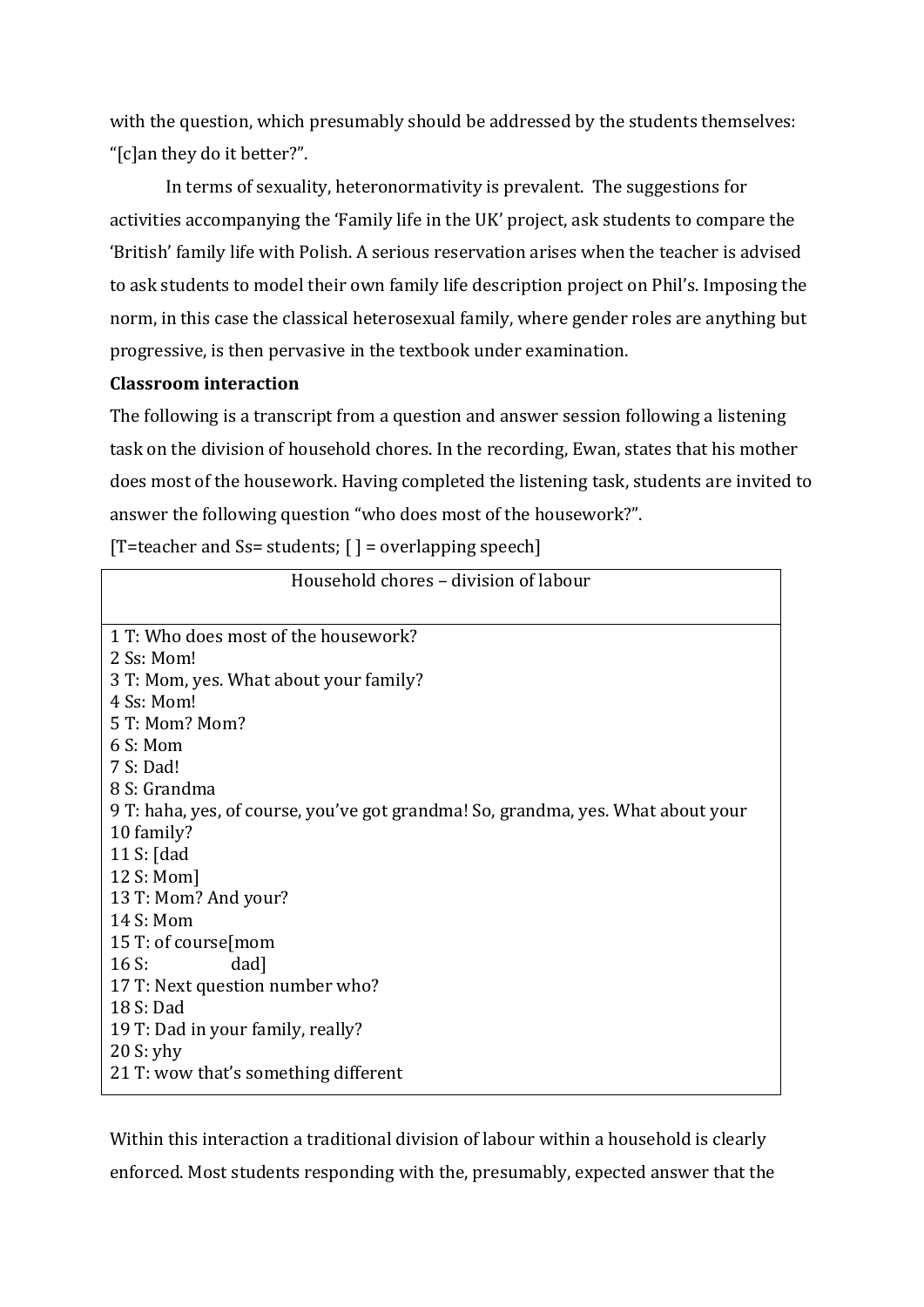mother is the household manager, were praised for saying so. However, when one of the male students responds that it is the father who takes over these duties in his family, the teacher asks for reassurance that the message she received was the intended one. Thus dad's role in household chores is problematised. Following that, she constructs this as untypical thus diverging from the expected norm where mothers typically 'do most of the housework'. It is also interesting to notice how the teacher powerfully manages the interaction by inserting interactional items (e.g., *of course*, *yes*) that regulate and reinforce the traditional gender order.

### **Conclusions**

The analysis of the two EFL textbooks at the primary school level revealed the discourse of conservative gender relations and gender imbalance that is occasionally interspersed with a discourse of progressive gender relations. Heteronormativity and heterosexism were found to be the defining feature of numerous activities, identities and communities constructed in the textbooks.

Sunderland (this volume) asserts that different sub-genres have different potentials. We see grammatical and lexical exercises as the specific sub-genre of textbooks, which can potentially contain much encoded (fixed) gendered representations, and thus has much potential to function as significant socializing agent in the process of gender role acquisition in the context of EFL. The gendered and heteronormative content is not typically taken up by teachers as their main focus is students' correct choice of a grammatical structure or a lexical item. Thus this 'already given' gendered and heteronormative content is not oriented to by teachers who  $-$  as they claim- remain preoccupied with grammar itself. We see teachers' gendering practices as their own way of facilitating the process of teaching grammar. This fixedness and non-negotiability of gendered and heteronormative content in the case of grammatical/lexical exercises is particularly detrimental to very young EFL learners (see Porecca 1984; Sunderland 2014; DePalma and Atkinson 2010) who not only tend to take such portrayals for granted but may importantly integrate them into their own life narratives. A shift in focus from 'gender-critical points' to 'gender-emerging points' was also highlighted, which shows that a lot of gendering work going on the EFL classroom can not be anticipated prior to a given classroom interaction. This calls for more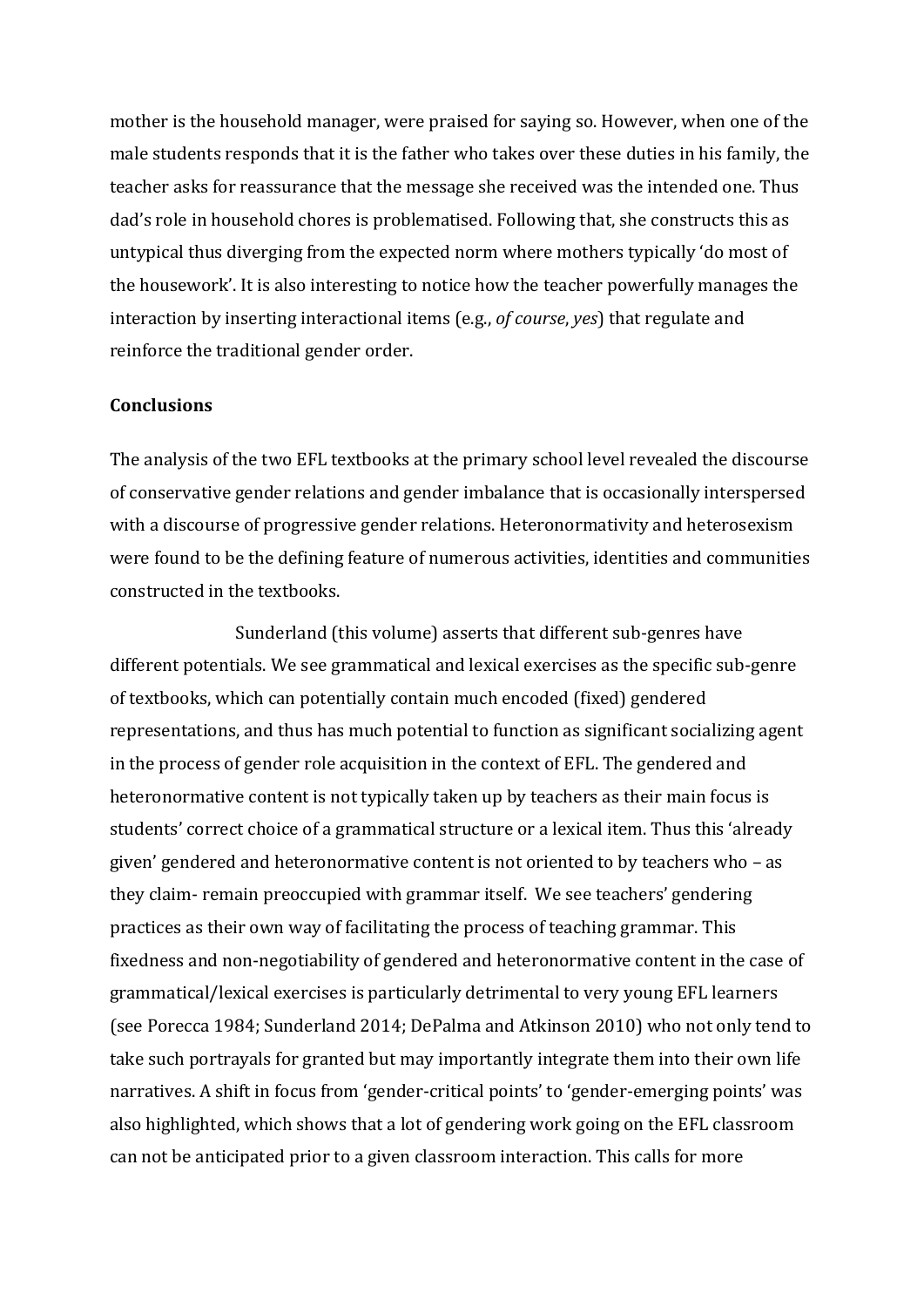research into this area as well as more critical awareness (see Lazar 2014) on the side of teachers. 

All in all, the analysed textbooks tend to construct the gendered world not only in the readings or dialogues but also in grammar and vocabulary exercises. The textual construction – as the analysis evinced -- tends to be further reinforced by the teachers who typically completely accept the texts' gendered content during classroom interactions. This is to say that there is hardly any negotiation of the stereotypical gender portrayals during EFL classroom interactions, while their reinforcement permeates classroom practice. Given the central role of the teacher in how texts (and exercises) are consumed and that teaching of any subject is always social, we call for EFL teachers' more critical reflexivity about what kind of realities and identities they construct in the EFL classroom.

### **References**

- Abramowicz, Marta (ed.). 2011. *Wielka Nieobecna [The Great Absentee]*. Warszawa: Towarzystwo Edukacji Antydyskryminacyjnej.
- Agostinone-Wilson, Faith. 2010. Marxism and Education beyond Identity: Sexuality and **Schooling. Palgrave Macmillan.**
- Bachmann, Ingo. 2011. 'Civil partnership "Gay marriage in all but name": A corpusdriven analysis of discourses of same-sex relationships in the UK Parliament', *Corpora* 6, 1: 77-105.
- Barton, Amanda and Lydia Namatende Sakwa. 2012. 'The Representation of Gender in English Textbooks in Uganda', *Pedagogy, Culture and Society* 20, 2: 173–190.
- Blaise, Mindy. 2005. *Playing It Straight: Uncovering Gender Discourse in the Early Childhood Classroom*. New York: Routledge.
- Bogetić, Ksenija. 2013. 'Normal straight gays: Lexical collocations and ideologies of masculinity in personal ads of Serbian gay teenagers', *Gender and Language* 7, 3: 333–367.
- Butler, Judith. 1990. *Gender Trouble. Feminism and the Subversion of Identity.* New York: Routledge.
- Cameron, Deborah and Don Kulick. 2003. *Language and Sexuality*. Cambridge: Cambridge University Press.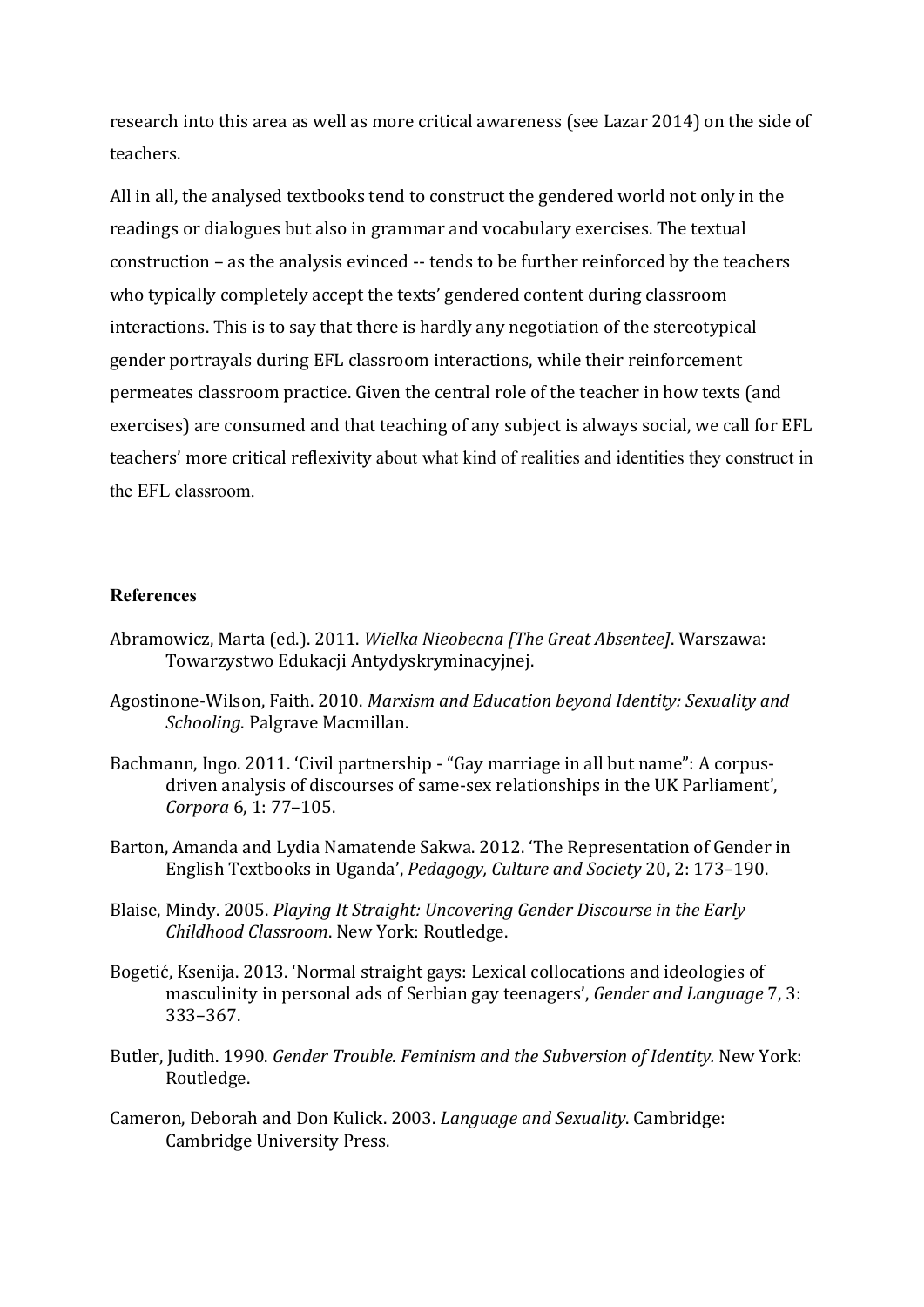- Carr, Jo and Anne Pauwels. 2006. *Boys and foreign language learning*. Houndmills, Basingstoke: Palgrave Macmillan.
- Crookes, Graham. 2009. 'Radical language teaching', in: Michael H. Long and Catherine J. Doughty (eds.), *The Handbook of Language Teaching*. Oxford: Wiley, 595-609.
- DePalma, Renée and Elizabeth Atkinson. 2010. 'The nature of institutional heteronormativity in primary schools and practice-based responses', *Teaching and Teacher Education* 26, 8: 1669–1676.
- De Vincenti Gloria, Angela Giovanangeli and Rowena Ward. 2007. 'The queer stopover: How queer travels in the language classroom', *Electronic Journal of Foreign Language Teaching* 4, suppl 1: 58–72.
- Fairclough, Norman. 1989. *Language and Power*. London: Longman.
- Fairclough, Norman. 1992. *Discourse and Social Change*. Cambridge: Polity Press.
- Fairclough, Norman. 2001. *Language and Power*. (Second edition.) New York: Longman.
- Franck, Kevin C. 2002. 'Rethinking Homophobia: Interrogating Heteronormativity in an Urban School', *Theory & Research in Social Education* 30, 2: 274–286.
- Freeman, R. and McElhinny, B. (1996) Language and gender. In: McKay, S. L. and Hornberger, N. H. (eds.) *Sociolinguistics and language teaching*. Cambridge: Cambridge University Press, p. 218-280.
- Ghorbani, Laya. 2009. An investigation of the Manifestation of Sexism in EFL/ESL Textbooks. Institute of Education Sciences.
- Giaschi, Peter. 2000. 'Gender positioning in education: A critical image analysis of ESL texts', TESL Canada Journal 18, 1: 32-46.
- Gorski, Paul C. and Rachael D. Goodman. 2011. 'Is There a "Hierarchy of Oppression" in U.S. Multicultural Teacher Education Coursework?', *Action in Teacher Education* 33, 5-6: 455–475.
- Gray, John. 2013. 'LGBT Invisibility and Heteronormativity in ELT Materials', in: John Gray (ed.), *Critical Perspectives on Language Teaching Materials*. New York, NY: Palgrave Macmillan, 40-63.
- Guo, Libo. 2004. 'Multimodality in a biology textbook', in: Kay L O'Halloran (ed.), *Multimodal discourse analysis systemic-functional perspectives.* London; New York: Continuum.
- Hickman, Heather. 2012. 'Handling heteronorativity in high school literature texts', in: Heather Hickman and Brad J. Porfilio (eds.), *The New Politics of the Textbook: Problematising the portrayal of marginalized groups in textbooks.* Rotterdam: Sense Publishers, 71-85.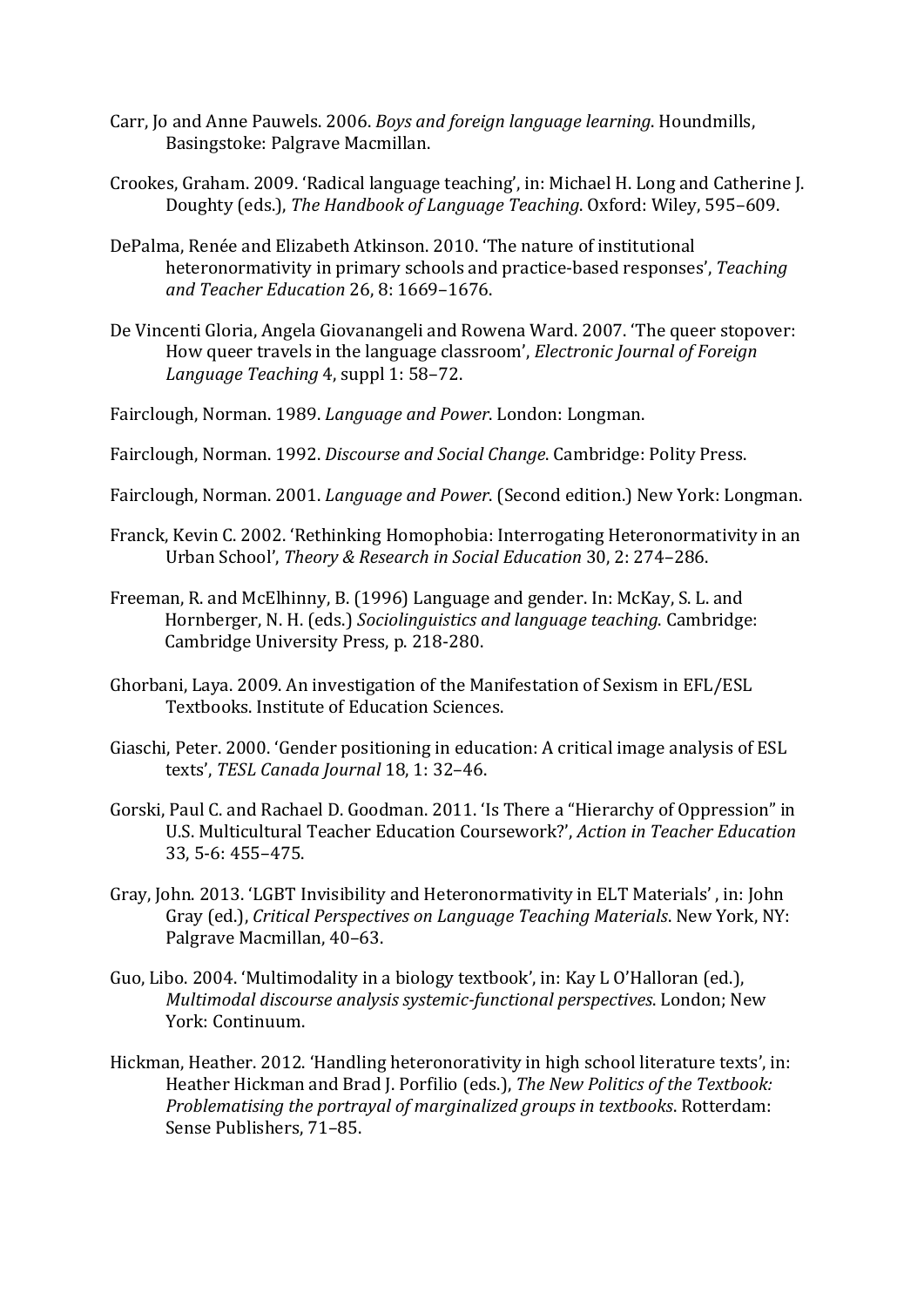- Horn, Stacey S., Joseph G. Kosciw and Stephen T. Russell. 2009. 'New Research on Lesbian, Gay, Bisexual, and Transgender Youth: Studying Lives in Context', *Journal of Youth and Adolescence* 38, 7: 863–866.
- Ingraham, Chrys. 2006. 'One is not born a bride. How weddings regulate heterosexuality.', in: Steven Seidman, Nancy Fischer and Chet Meeks (eds.), Handbook of the New Sexuality Studies. London: Routledge, 197-201.
- Izdebski, Zbigniew. 2012. Seksualność Polaków na początku XXI wieku. Studium *badawcze* [Poles' sexuality at the beginning of 21st century. A study.]. Kraków: Wydawnictwo Uniwersytetu Jagiellońskiego.
- Jackson, Stevi and Sue Scott. 2010. *Theorising Sexuality*. Maidenhead: Open University Press.
- Jaworski, Adam. 1986. A linguistic picture of women's position in society: a Polish-English *contrastive study*. Frankfurt am Main: Verlag Peter Lang.
- Kehily, Mary Jane. 2002. *Sexuality, Gender and Schooling: Shifting Agendas in Social Learning*. Routledge.
- Kiełkiewicz-Janowiak, Agnieszka and Joanna Pawelczyk. 2014. 'Language and gender research in Poland: An overview', in: Miriam Meyerhoff, Ehrlih Susan and Janet Holmes (eds.), *Handbook of language and gender*. Oxford: Wiley-Blackwell.
- Kochanowski, Jacek, Zbigniew Lew-Starowicz, Robert Kowalczyk and Krzysztof Waż. 2013. Szkoła milczenia: przegląd treści szkolnych podręczników do biologii, WOS i *WDŻR pod katem przedstawienia w nich problematyki LGBTO i treści homofobicznych*. Toruń: Stowarzyszenie Na Rzecz Lesbijek, Gejów, Osób Biseksualnych, Osób Transpłciowych Oraz Osób Queer [The school of silence: In search of LGBTQ and homophobic contentc in biology and family life education textbooks]. Toruń: Pracownia Różnorodności.
- Kopciewicz, Lucyna. 2011. *Nauczycielskie ponizanie. Szkolna przemoc wobec dziewcząt [Teachers' humiliating students. Violence against women in schools].* Warszawa: Difin.
- Kress, Gunther R and Theo Van Leeuwen. 2006. *Reading images: the grammar of visual* design. London; New York: Routledge.
- Krzemiński, Ireneusz. 2008. Naznaczeni. Mniejszości seksualne w Polsce. Raport 2008. [The marked. Sexual minorities in Poland. 2008 Raport]. Warszawa: Instytut Socjologii Uniwersytetu Warszawskiego.
- Lazar, Michelle M. 2005. *Feminist critical discourse analysis: gender, power, and ideology* in discourse. Houndmills, Basingstoke, Hampshire; New York: Palgrave Macmillan.
- Lazar, Michelle M. 2014. 'Feminist Critical Discourse Analysis: Relevance for Current Gender and Language Research', in: Susan Ehrlich, Miriam Meyerhoff and Janet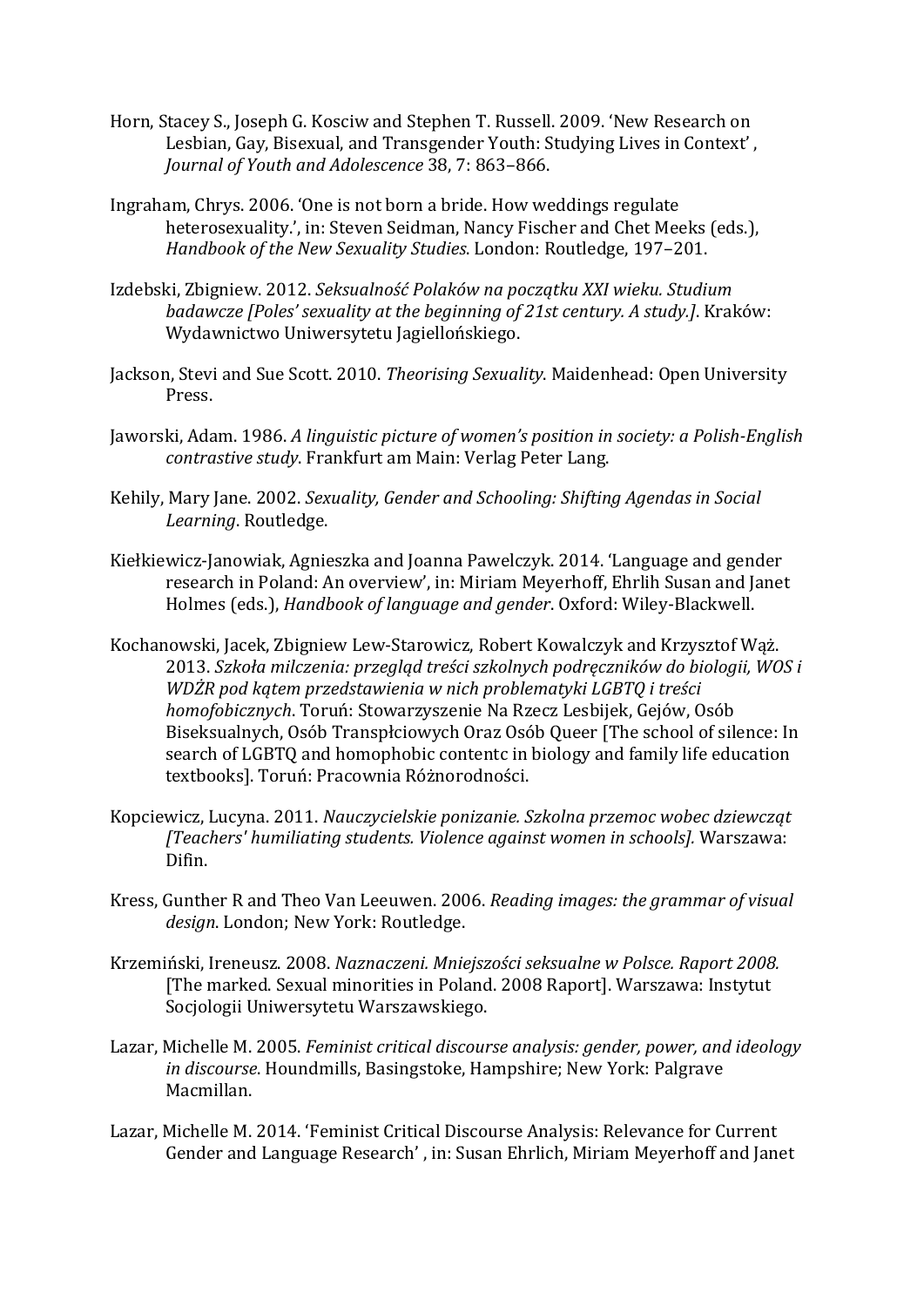Holmes (eds.), The Handbook of Language, Gender, and Sexuality. Oxford: Blackwell Publishing Ltd, 180-199.

- Liddicoat, Anthony J. 2009. 'Sexual Identity as Linguistic Failure: Trajectories of Interaction in the Heteronormative Language Classroom', *Journal of Language*, *Identity & Education 8, 2-3: 191-202.*
- Martinez-Roldan, Carmen M. 2005. 'Examining Bilingual Children's Gender Ideologies through Critical Discourse Analysis', *Critical Inquiry in Language Studies* 2, 3: 157–178.
- Menard-Warwick, Julia, Miki Mori and Serena Williams. 2014. 'Language and gender in educational contexts', in: Susan Ehrlich, Miriam Meyerhoff and Janet Holmes (eds.), The Handbook of Language, Gender and Sexuality. Oxford: Wiley-Blackwell, 471–490.
- Meyer, Elizabeth J. 2010. *Gender and Sexual Diversity in Schools: An Introduction*. London: Springer.
- Miceli, Melinda S. 2006. 'Schools and the social control of sexuality', in: Steven Seidman, Nancy Fischer and Chet Meeks (eds.), *Handbook of the New Sexuality Studies*. London: Routledge, 357-364.
- Mills, Sara. 2008. *Language and Sexism*. Cambridge: Cambridge University Press.
- Mizielińska, Joanna and Agata Stasińska. 2013. 'Od "wroga rodziny" do jednej z jej form: Rodziny z wyboru we współczesnym polskim dyskursie prasowym' [From the "enemy of the family" to one of family forms. Families of choice in the contemporary newspaper discourse in Poland], *InterAlia. a Journal of Queer Studies* 8: 105–128.
- Monchinski, Tony. 2008. *Critical Pedagogy and the Everyday Classroom*. New York: Springer.
- Morrish, Liz and Helen Sauntson. 2007. *New perspectives on language and sexual identity*. Basingstoke: Palgrave Macmillan.
- Motschenbacher, Heiko. 2010. *Language, Gender and Sexual Identity: Poststructuralist perspectives*. Amsterdam: John Benjamins Publishing Company.
- Motschenbacher, Heiko. 2011. 'Taking Queer Linguistics further: sociolinguistics and critical heteronormativity research', *International Journal of the Sociology of Language* 2011, 212.
- Mukundan, Jayakaran. and Vahid Nimehchisalem. 2008. Gender representation in Malaysian Secondary School English Language textbooks. Indonesian Journal of English Language Teaching 4.2, 155-173.
- Nelson, Cynthia D. 1999. 'Sexual identities in ESL: Queer theory and classroom inquiry', *TESOL Quarterly* 33, 3: 371–391.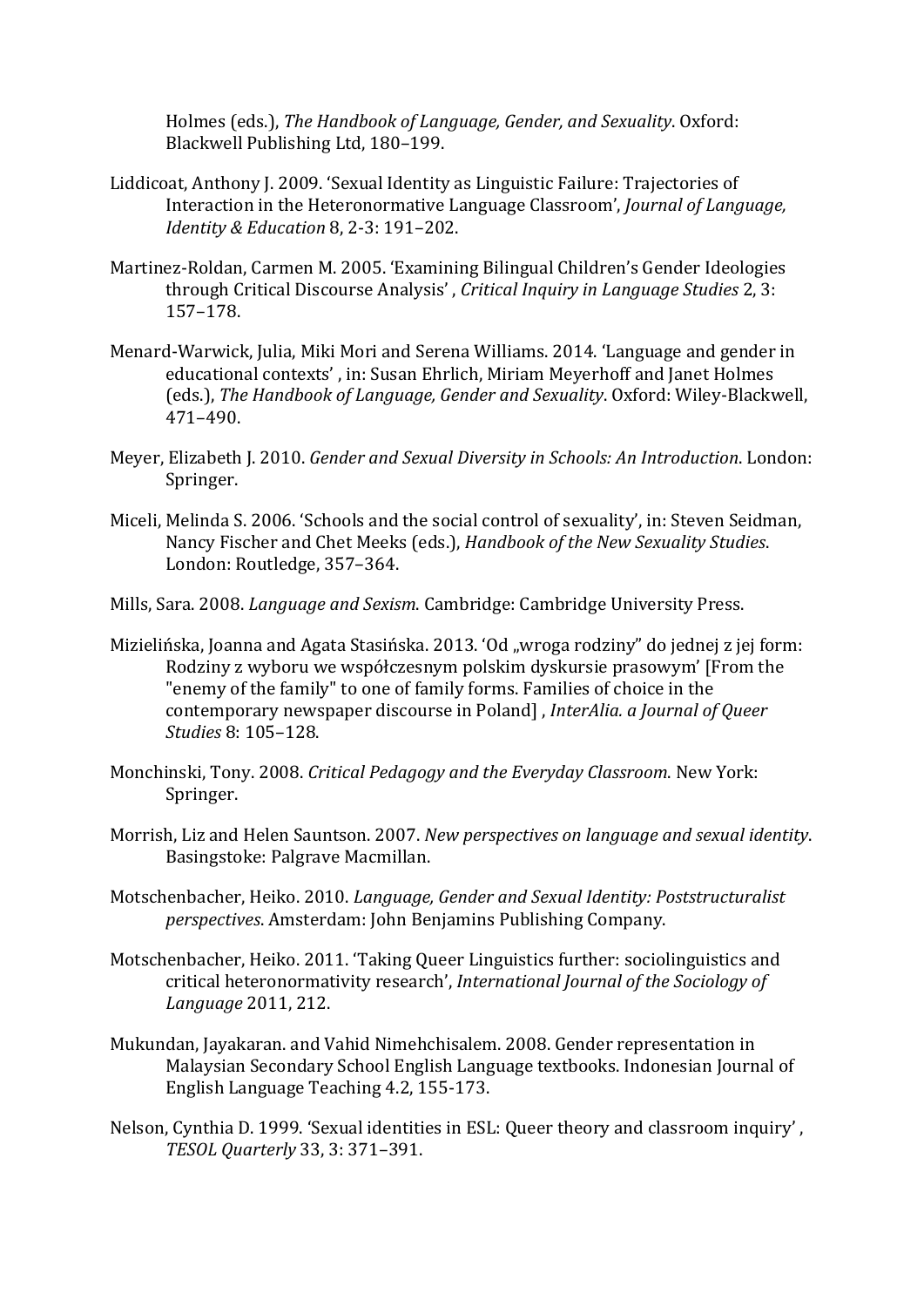- Nelson, Cynthia D. 2006. 'Queer Inquiry in Language Education', *Journal of Language*, *Identity & Education* 5, 1: 1-9.
- Nelson, Cynthia D. 2007. 'Queer Thinking about Language Teaching', in: Helene Decke-Cornill and Laurenz Volkmann (eds.), *Gender studies and foreign language teaching*. Tübingen: Narr.
- Nelson, Cynthia D. 2009. *Sexual Identities in English Language Education: Classroom Conversations*. New York: Routledge.
- Nelson, Cynthia D. 2012. 'Emerging queer epistemologies in studies of "gay"-student discourses', *Journal of Language and Sexuality* 1, 1: 79-105.
- Norton, Bonny. 2008. 'Identity, language learning, and critical pedagogies', in: Nancy H. Hornberger (ed.), *Encyclopedia of Language and Education*. New York: Springer, 45–57.
- Norton, Bonny and Kelleen Toohey (eds.). 2004. *Critical pedagogies and language* learning. Cambridge: Cambridge University Press.
- O'Halloran, Kay L (ed.). 2004. *Multimodal discourse analysis systemic-functional perspectives*. London; New York: Continuum.
- Oliviera, Sara. 2008. "Visual Text, Gender Stereotypes and Language Textbooks." Trabalhos em Linguistica Aplicada, 47: 91-117.
- O'Mochain, Robert. 2006. 'Discussing Gender and Sexuality in a Context-Appropriate Way: Queer Narratives in an EFL College Classroom in Japan', *Journal of Language, Identity & Education* 5, 1: 51–66.
- Pavlenko, Aneta. 2004. 'Gender and sexuality in foreign and second language education: Critical and feminist approaches', in: Bonny Norton and Kelleen Toohey (eds.), *Critical pedagogies and language learning.* Cambridge: Cambridge University Press, 53–71.
- Pawelczyk Joanna, Graf Eva M. 2011. "Living in therapeutic culture: Feminine discourse as an agent of change." In: Majstorović, D.: Lassen, I. (eds.) *Living with Patriarchy. Discursive Constructions of Gendered Subjects Across Cultures.* Amsterdam: John Benjamins, 273-302.
- Pawelczyk, Joanna, Łukasz Pakuła and Jane Sunderland. 2014. 'Issues of power in relation to gender and sexuality in the EFL classroom -- An overview', *Journal of* Gender and Power 1, 1: 49-66.
- Queen, Robin. 2006. 'Heterosexism and/in language', in: Edward Keith Brown (ed.), *Encyclopedia of Language & Linguistics*. Amsterdam: Elsevier, 289–292.
- Renold, Emma. 2005. *Girls, Boys and Junior Sexualities: Exploring Childrens' Gender and* Sexual Relations in the Primary School. London: Routledge.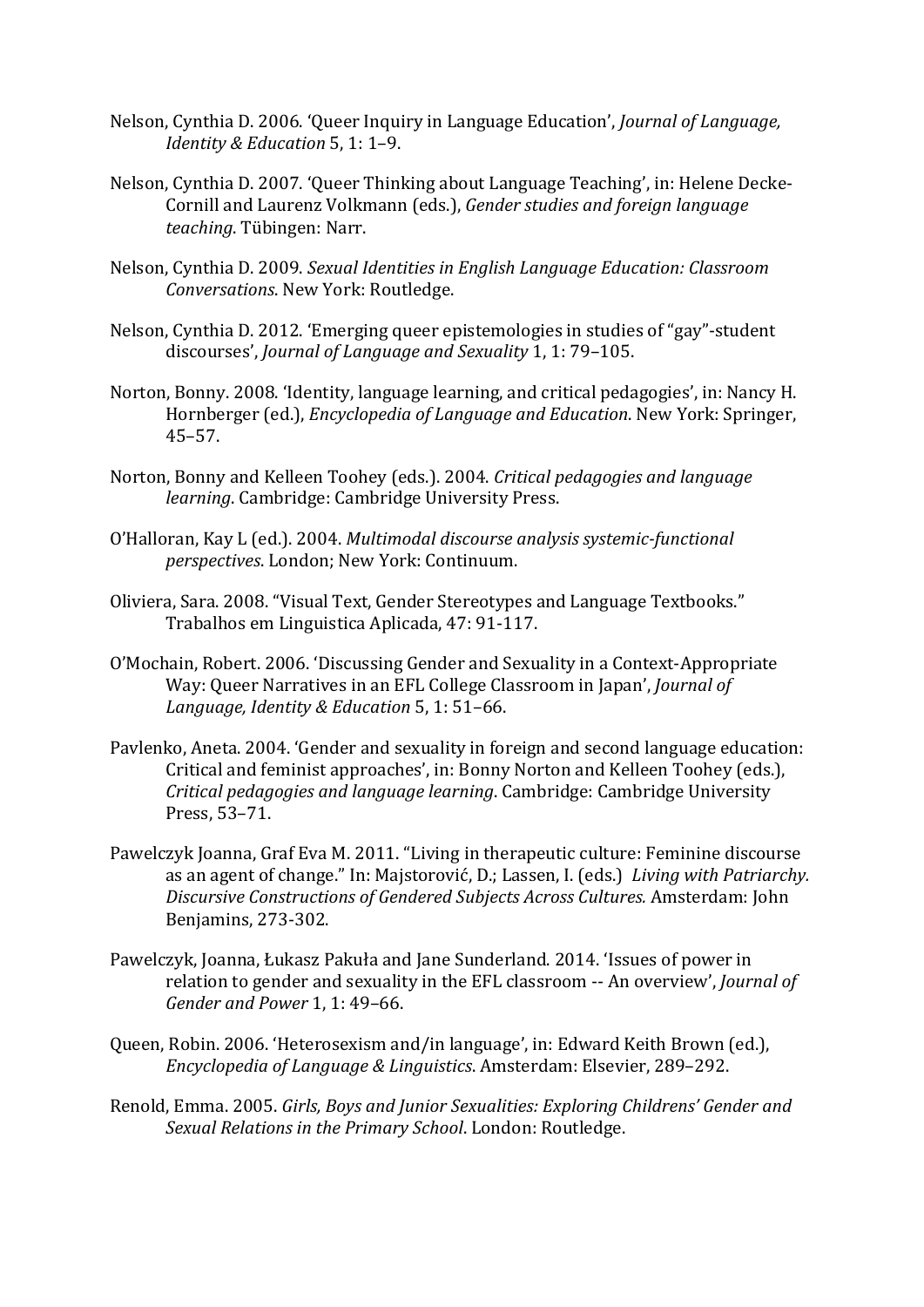- Ripley, Matthew, Eric Anderson, Mark McCormack and Ben Rockett. 2012. 'Heteronormativity in the University Classroom Novelty Attachment and Content Substitution among Gay-friendly Students', *Sociology of Education* 85, 2: 121–130.
- Rogers, Wendy Stainton and Rex Stainton Rogers. 2001. *The psychology of gender and* sexuality: an introduction. Maidenhead: Open University Press.
- Rosario, Margaret, Eric W. Schrimshaw and Joyce Hunter, 2012. 'Risk factors for homelessness among lesbian, gay, and bisexual youths: A developmental milestone approach', *Children and Youth Services Review* 34, 1: 186-193.
- Rothing, Ase. 2008. 'Homotolerance and heteronormativity in Norwegian classrooms', *Gender and Education* 20, 3: 253–266.
- Schmitz, B. (1975) Sexism in French language textbooks. In: Lafayette, R. C. (ed.), *The cultural revolution in foreign language teaching.* Skokie, Ill.: National Textbook Co., p. 119-130.
- Sullivan, Nikki. 2003. *A critical introduction to queer theory*. New York: New York University Press.
- Sunderland, Jane, Maire Cowley, Fauziah Abdul Rahim, Christina Leontzakou and Julie Shattuck. 2002. 'From Representation Towards Discursive Practices: Gender in the foreign Language Textbook Revisited', in: Lia Litosseliti and Jane Sunderland (eds.), *Gender Identity and Discourse Analysis*. Amsterdam: John Benjamins Publishing.
- Świerszcz, Jan (ed.). 2012. *Lekcja równości: postawy i potrzeby kadry szkolnej i młodzieży wobec homofobii w szkole [Lesson of equality: The attitudes and needs of teachers* and students towards homophobia in school]. Warszawa: Kampania Przeciw Homofobii.
- Toomey, Russell B., Jenifer K. McGuire and Stephen T. Russell. 2012. 'Heteronormativity, school climates, and perceived safety for gender nonconforming peers', *Journal of Adolescence* 35, 1: 187–196.
- Weeks, Jeffrey. 2010. *Sexuality*. (3rd edition.) Routlege.
- Żukowski, Tomasz (ed.). 2004. *Szkoła Otwartości [School of openmindedness]*. Warszawa: Stowarzyszenie 'Otwarta Rzeczpospolita'.

# **Textbooks referred to**:

Nolasco, Rob and David Newbold. 2007. *New English Zone 3*. Student's Book. Podrecznik do szkoły podstawowej. Oxford: Oxford University Press.

Arthur, Lois and Rob Nolasco. 2007. *New English Zone 3. Workbook. Zeszyt ćwiczeń.* Oxford: Oxford University Press.